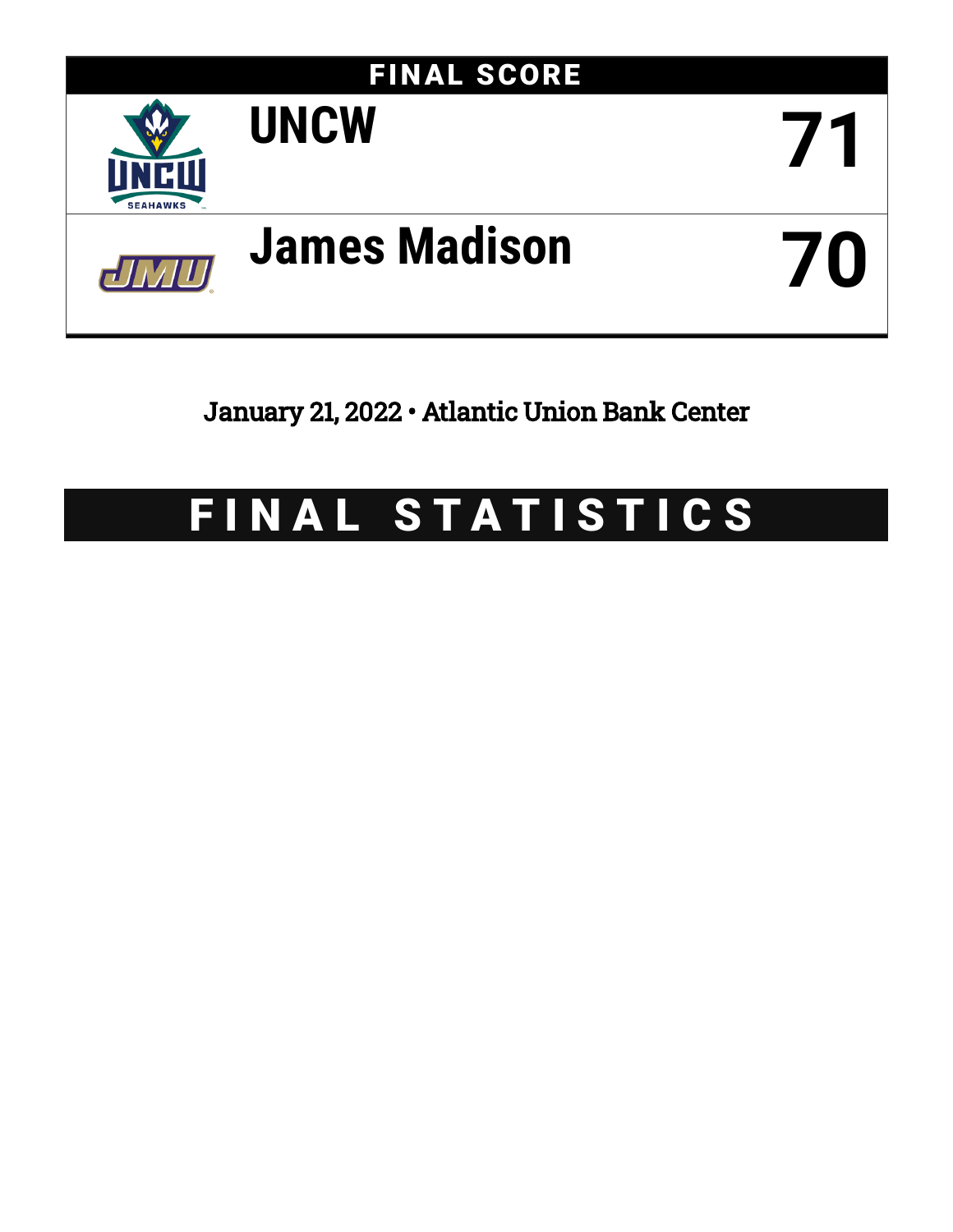# **Official Box Score UNCW vs James Madison Game Totals -- Final Statistics January 21, 2022 at Atlantic Union Bank Center**



# **UNCW 71**

| No. | Player                  | S  | Pts      | FG.      | 3FG      | FT        | ΟR            | DR | TR             | PF       | A            | TO | <b>Blk</b>     | Stl         | Min  | $+/-$          |
|-----|-------------------------|----|----------|----------|----------|-----------|---------------|----|----------------|----------|--------------|----|----------------|-------------|------|----------------|
| 02  | PHILLIPS, SHYKEIM       | G. | 14       | $6 - 11$ | 1-1      | $1 - 3$   | 0             | 2  | 2              | 3        | 3            | 2  | $\Omega$       | 3           | 22   | 6              |
| 03  | <b>BAKER, JAMES</b>     | G  | $\Omega$ | $0 - 0$  | $0 - 0$  | $0 - 0$   | 0             | 4  | 4              |          |              | 1  | 3              | $2^{\circ}$ | -32  | $\mathbf{0}$   |
| 04  | OKAURU, MIKE            | G  | 10       | $3-9$    | $0 - 5$  | $4 - 5$   |               | 3  | 4              | 3        | 3            | 3  | $\Omega$       |             | 33   | 4              |
| 13  | <b>WHITE, TRAZARIEN</b> | F. | 16       | $6 - 10$ | $0 - 2$  | $4 - 5$   | $\mathcal{P}$ | 4  | 6              | 4        | $\Omega$     | 1  | $\overline{0}$ | 1           | 28   | $-11$          |
| 30  | SIMS, JAYLEN            | G  | 11       | $4 - 13$ | $3 - 7$  | $0-0$     | 2             | 3  | 5              | 1        | 5            | 3  | $\mathbf 0$    | 1           | 36   | $\mathbf{0}$   |
| 01  | <b>FORNES, JAYLEN</b>   | G. | 16.      | $5-10$   | $3 - 7$  | $3 - 3$   | 2             | 1  | 3              | 4        | $\mathbf{1}$ | 1  | $\Omega$       | 1.          | 28   | 12             |
| 10  | <b>HARVEY, JAMAHRI</b>  | G  | $\Omega$ | $0 - 2$  | 0-1      | $0 - 0$   | 0             | 1  | 1              | 3        | 2            | 2  | $\Omega$       | 0           | 13   | -7             |
| 23  | <b>KELLY, AMARI</b>     | F. | 4        | $2 - 2$  | $0 - 0$  | $0 - 0$   |               | 1  | 2              | $\Omega$ | $\Omega$     | 0  | 1              | $\Omega$    | 8    | $\overline{1}$ |
|     | <b>TEAM</b>             |    |          |          |          |           | 1.            | 1  | $\overline{2}$ | $\Omega$ |              | 1  |                |             |      |                |
|     | <b>TOTALS</b>           |    |          | 71 26-57 | $7 - 23$ | $12 - 16$ | 9             | 20 | 29             | 19       | 15           | 14 | 4              |             | 9200 |                |
|     |                         |    |          |          |          |           |               |    |                |          |              |    |                |             |      |                |

| <b>Shooting By Period</b> |           |       |          |       |           |       |                                             |
|---------------------------|-----------|-------|----------|-------|-----------|-------|---------------------------------------------|
| Period                    | FG        | FG%   | 3FG      | 3FG%  | FT        | FT%   | Last FG: 2nd-00:00<br>Largest lead: By 4 at |
| 1st Half                  | $12 - 29$ | 41%   | $3 - 11$ | 27%   | 4-4       | 100%  | Technical Fouls: None.                      |
| 2nd Half                  | $14 - 28$ | 50%   | $4 - 12$ | 33%   | $8 - 12$  | 67%   |                                             |
| Game                      | 26-57     | 45.6% | $7 - 23$ | 30.4% | $12 - 16$ | 75.0% |                                             |

# **James Madison 70**

| No. | Plaver                   | S  | Pts | FG       | 3FG      | FТ        | OR            | DR | TR             | PF       | A        | TO | Blk           | Stl      | Min        | $+/-$ |
|-----|--------------------------|----|-----|----------|----------|-----------|---------------|----|----------------|----------|----------|----|---------------|----------|------------|-------|
| 00  | AMADI, JUSTIN            | F. | 12  | 6-9      | $0 - 0$  | $0 - 0$   | 8             |    | 9              | 4        | 0        | 2  |               | $\Omega$ | 28         | 14    |
| 04  | MORSE, VADO              | G  | 25  | $7 - 15$ | $5-8$    | $6 - 8$   | $\mathbf{0}$  | 4  | 4              | 4        | 2        | 3  | $\mathbf{0}$  | 0        | 33         | 6     |
| 11  | <b>FALDEN, CHARLES</b>   | G  | 4   | $2 - 7$  | $0 - 2$  | $0 - 0$   | 0             | 2  | 2              | 3        | 0        |    | 0             |          | 30         | $-11$ |
| 15  | MOLSON, TAKAL            | G  | 13  | $6 - 13$ | $0 - 3$  | $1 - 2$   | $\mathcal{P}$ | 8  | 10             | 3        | 4        | 4  | $\mathcal{P}$ |          | 36         | 5     |
| 22  | <b>WOODEN, JULIEN</b>    | F  |     | $0 - 0$  | $0 - 0$  | $1 - 2$   | 0             | 2  | $\mathcal{P}$  |          | 1        |    | $\Omega$      | $\Omega$ | 19         | 10    |
| 01  | SAVAGE, DEVON            | G  | 0   | $0 - 0$  | $0 - 0$  | $0 - 0$   | 0             | 0  | $\Omega$       |          |          | 0  | $\Omega$      | $\Omega$ | 2          | $-2$  |
| 05  | <b>EDWARDS, TERRENCE</b> | G  | 9   | $4 - 7$  | 1-1      | $0 - 2$   | 2             | 3  | 5              | 0        | 0        | 2  | $\Omega$      |          | 20         | $-3$  |
| 10  | STRICKLAND, TERELL       | G  | 6   | $2 - 3$  | $0 - 0$  | $2 - 2$   |               |    | $\overline{2}$ | 3        |          |    | 0             | 2        | 22         | $-7$  |
| 25  | SULE, ALONZO             | F  | 0   | $0 - 3$  | $0 - 0$  | $0 - 0$   |               | 2  | 3              | 0        | $\Omega$ | 0  | 0             |          | 10         | $-17$ |
|     | <b>TEAM</b>              |    |     |          |          |           | 0             | 2  | $\mathcal{P}$  | $\Omega$ |          |    |               |          |            |       |
|     | <b>TOTALS</b>            |    |     | 70 27-57 | $6 - 14$ | $10 - 16$ | 14            | 25 | 39             | 19       | 9        | 15 | 3             | 6        | <b>200</b> |       |

| Game                                | $27 - 57$ | 47.4% | $6 - 14$ | 42.9% | 10-16    | 62.5% |          |
|-------------------------------------|-----------|-------|----------|-------|----------|-------|----------|
| 2nd Half                            | 14-19     | 74%   | $3 - 4$  | 75%   | $9 - 13$ | 69%   |          |
| 1st Half                            | 13-38     | 34%   | $3 - 10$ | 30%   | $1 - 3$  | 33%   | Тe       |
| <b>Shooting By Period</b><br>Period | FG        | FG%   | 3FG      | 3FG%  | FT       | FT%   | La<br>La |

*Last FG:* 2nd-01:53 *Largest lead:* By 13 at *Technical Fouls:* None.

| Game Notes:                                                                | <b>Score</b>                            | 1st | 2 <sub>nd</sub> | тот | <b>Points</b>     | <b>NCW</b>     | <b>JMU</b>     |
|----------------------------------------------------------------------------|-----------------------------------------|-----|-----------------|-----|-------------------|----------------|----------------|
| Officials: Justin Porterfield, Mike Millione, Jeff Pon<br>Attendance: 3878 | <b>NCW</b>                              | 31  | 40              | 71  | In the Paint      | 26             | 40             |
|                                                                            | JMU                                     | 30  | 40              | 70  | Off Turns         | 21             |                |
| Start Time: 12:00 AM                                                       |                                         |     |                 |     | 2nd Chance        |                |                |
| Conference Game:                                                           | NCW led for 9:30. JMU led for 28:27.    |     |                 |     | <b>Fast Break</b> |                |                |
|                                                                            | Game was tied for 0:0.<br>Times tied: 0 |     | Lead Changes: 0 |     | Bench             | 20             | 15             |
|                                                                            |                                         |     |                 |     | Per Poss          | 1.044<br>32/68 | 1.094<br>32/64 |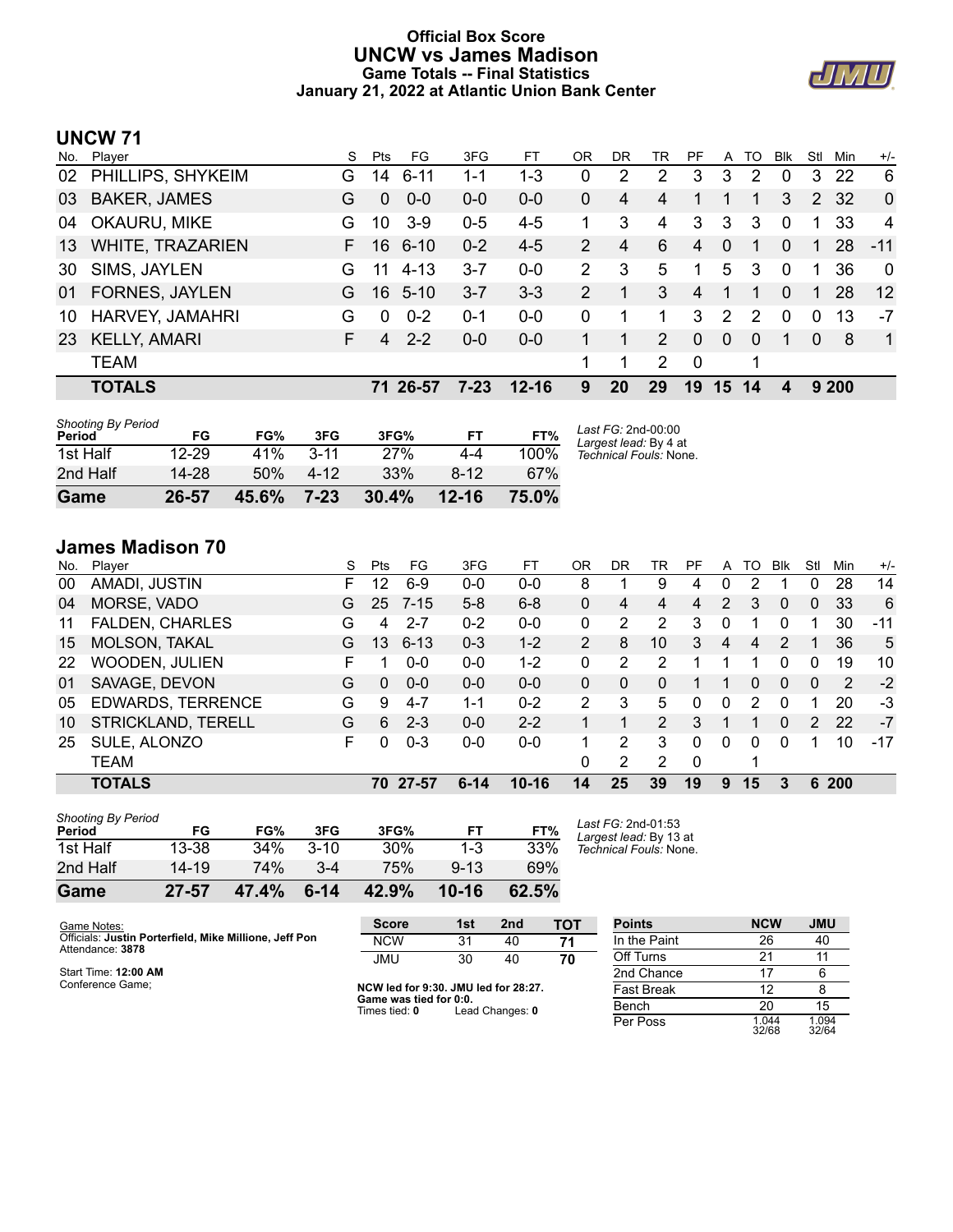# **Official Box Score UNCW vs James Madison First Half Statistics Only January 21, 2022 at Atlantic Union Bank Center**



# **UNCW 31**

| No. | Plaver                  | S. | <b>Pts</b> | FG.      | 3FG      | <b>FT</b> | OR | <b>DR</b> | <b>TR</b>      | <b>PF</b>     | $\mathsf{A}$ | TO            | <b>BIK</b>     | Stl      | <b>Min</b> | $+/-$          |
|-----|-------------------------|----|------------|----------|----------|-----------|----|-----------|----------------|---------------|--------------|---------------|----------------|----------|------------|----------------|
| 02  | PHILLIPS, SHYKEIM       | G  | 5          | $2 - 4$  | 1-1      | $0 - 0$   | 0  |           |                | 2             | 0            | 0             | 0              |          | 8          | -1             |
| 03  | <b>BAKER, JAMES</b>     | G  | $\Omega$   | $0 - 0$  | $0 - 0$  | $0-0$     | 0  | 4         | 4              | $\Omega$      |              |               | 2              |          | 14         | -6             |
| 04  | OKAURU, MIKE            | G  | 6          | $2-6$    | $0 - 3$  | $2 - 2$   | 0  | 2         | $\overline{2}$ | $\Omega$      | 2            | 1             | $\Omega$       | 0        | 16         | 5              |
| 13  | <b>WHITE, TRAZARIEN</b> | F. | 8          | $3-6$    | $0 - 1$  | $2 - 2$   |    | 2         | 3              | 2             | $\Omega$     | 0             | $\overline{0}$ | 0        | 16         | $-1$           |
| 30  | SIMS, JAYLEN            | G  | 3          | $1 - 7$  | $1 - 3$  | $0 - 0$   |    | 1         | $\overline{2}$ | $\Omega$      | 3            | $\mathcal{P}$ | $\Omega$       | $\Omega$ | 20         | 1              |
| 01  | <b>FORNES, JAYLEN</b>   | G  | 5          | $2 - 3$  | $1 - 2$  | $0 - 0$   |    | $\Omega$  | 1              | 1             | $\Omega$     | $\Omega$      | $\Omega$       | $\Omega$ | 11         | 5              |
| 10  | <b>HARVEY, JAMAHRI</b>  | G  | $\Omega$   | $0 - 1$  | 0-1      | $0-0$     | 0  |           | 1              | $\mathcal{P}$ |              | 2             | $\Omega$       | 0        | 10         | -5             |
| 23  | <b>KELLY, AMARI</b>     | F. | 4          | $2 - 2$  | $0 - 0$  | $0 - 0$   |    | 1         | 2              | $\Omega$      | $\mathbf{0}$ | $\Omega$      | 1              | $\Omega$ | 6          | $\overline{7}$ |
|     | <b>TEAM</b>             |    |            | $0-0$    |          |           | 0  | 1         | 1              | $\mathbf 0$   |              | 1             |                |          |            |                |
|     | <b>TOTALS</b>           |    |            | 31 12-29 | $3 - 11$ | $4 - 4$   | 4  | 13        | 17             | 7             | 7            |               | 3              |          | 2 100      |                |

| <b>Shooting By Period</b><br>Period | FG        | FG%   | 3FG    | 3FG%       |           | FT%   | Last FG Half: NCW 2nd-00:00 |
|-------------------------------------|-----------|-------|--------|------------|-----------|-------|-----------------------------|
| 1st Half                            | $12 - 29$ | 41%   | $3-11$ | <b>27%</b> | 4-4       | 100%  |                             |
| Game                                | 26-57     | 45.6% | 7-23   | $30.4\%$   | $12 - 16$ | 75.0% |                             |

# **James Madison 30**

| No. | Plaver                   | S  | <b>Pts</b>    | <b>FG</b> | 3FG      | <b>FT</b> | <b>OR</b>      | <b>DR</b> | TR       | PF       | A | TO | <b>Blk</b> | Stl | Min | $+/-$ |
|-----|--------------------------|----|---------------|-----------|----------|-----------|----------------|-----------|----------|----------|---|----|------------|-----|-----|-------|
| 00  | AMADI, JUSTIN            | F. | 10            | $5 - 7$   | $0 - 0$  | $0 - 0$   |                |           | 8        | 2        | 0 | 2  | 0          | 0   | 15  | 6     |
| 04  | MORSE, VADO              | G  |               | $2 - 9$   | $2 - 5$  | $1 - 2$   | 0              | 2         | 2        | 2        | 2 |    | 0          | 0   | 17  | 3     |
| 11  | <b>FALDEN, CHARLES</b>   | G  | $\mathcal{P}$ | 1-5       | $0 - 2$  | $0 - 0$   | 0              |           |          |          | 0 | 0  | 0          | o   | 14  | $-10$ |
| 15  | <b>MOLSON, TAKAL</b>     | G  | 4             | $2 - 7$   | $0 - 2$  | $0 - 0$   | $\overline{2}$ | 5         |          |          | 2 |    |            |     | 18  | $-1$  |
| 22  | <b>WOODEN, JULIEN</b>    | F  | 0             | $0 - 0$   | $0 - 0$  | $0 - 0$   | 0              |           |          | 0        | 0 |    | 0          | 0   | 10  | 4     |
| 01  | SAVAGE, DEVON            | G  | $\Omega$      | $0 - 0$   | $0 - 0$  | $0 - 0$   | 0              | 0         | 0        |          |   | 0  | $\Omega$   | 0   | 2   | $-2$  |
| 05  | <b>EDWARDS, TERRENCE</b> | G  | 5             | $2 - 5$   | $1 - 1$  | $0 - 1$   | 2              |           | 3        | 0        | 0 | 0  | 0          | 0   | 11  | $-1$  |
| 10  | STRICKLAND, TERELL       | G  | $\mathcal{P}$ | $1 - 2$   | $0 - 0$  | $0 - 0$   |                | 0         |          |          |   | 0  | $\Omega$   |     | 7   | 3     |
| 25  | SULE, ALONZO             | F. | U.            | $0 - 3$   | $0 - 0$  | $0 - 0$   | 1.             | 2         | 3        | 0        | 0 | 0  | 0          |     | 5   | $-7$  |
|     | <b>TEAM</b>              |    |               | $0 - 0$   |          |           | 0              | $\Omega$  | $\Omega$ | $\Omega$ |   | ◢  |            |     |     |       |
|     | <b>TOTALS</b>            |    | 30            | $13 - 38$ | $3 - 10$ | $1 - 3$   | 13             | 13        | 26       |          | 6 | 6  |            | 3   | 100 |       |

| <b>Shooting By Period</b><br>Period | FG        | FG%   | 3FG      | 3FG%  | FТ        | FT%   |  |
|-------------------------------------|-----------|-------|----------|-------|-----------|-------|--|
| 1st Half                            | 13-38     | 34%   | $3 - 10$ | 30%   | $1 - 3$   | 33%   |  |
| Game                                | $27 - 57$ | 47.4% | $6-14$   | 42.9% | $10 - 16$ | 62.5% |  |

*Last FG Half:* JMU 2nd-01:53

| Game Notes:                                                                | <b>Score</b> | 1st | 2 <sub>nd</sub> | <b>TOT</b> | <b>Points (This Period)</b> | <b>NCW</b>     | <b>JMU</b>     |
|----------------------------------------------------------------------------|--------------|-----|-----------------|------------|-----------------------------|----------------|----------------|
| Officials: Justin Porterfield, Mike Millione, Jeff Pon<br>Attendance: 3878 | <b>NCW</b>   | 31  | 40              | 71         | In the Paint                |                | 18             |
|                                                                            | <b>JMU</b>   | 30  | 40              | 70         | Off Turns                   |                |                |
| Start Time: 12:00 AM                                                       |              |     |                 |            | 2nd Chance                  |                |                |
| Conference Game:                                                           |              |     |                 |            | <b>Fast Break</b>           |                |                |
|                                                                            |              |     |                 |            | Bench                       |                |                |
|                                                                            |              |     |                 |            | Per Poss                    | 0.912<br>14/34 | 0.938<br>14/32 |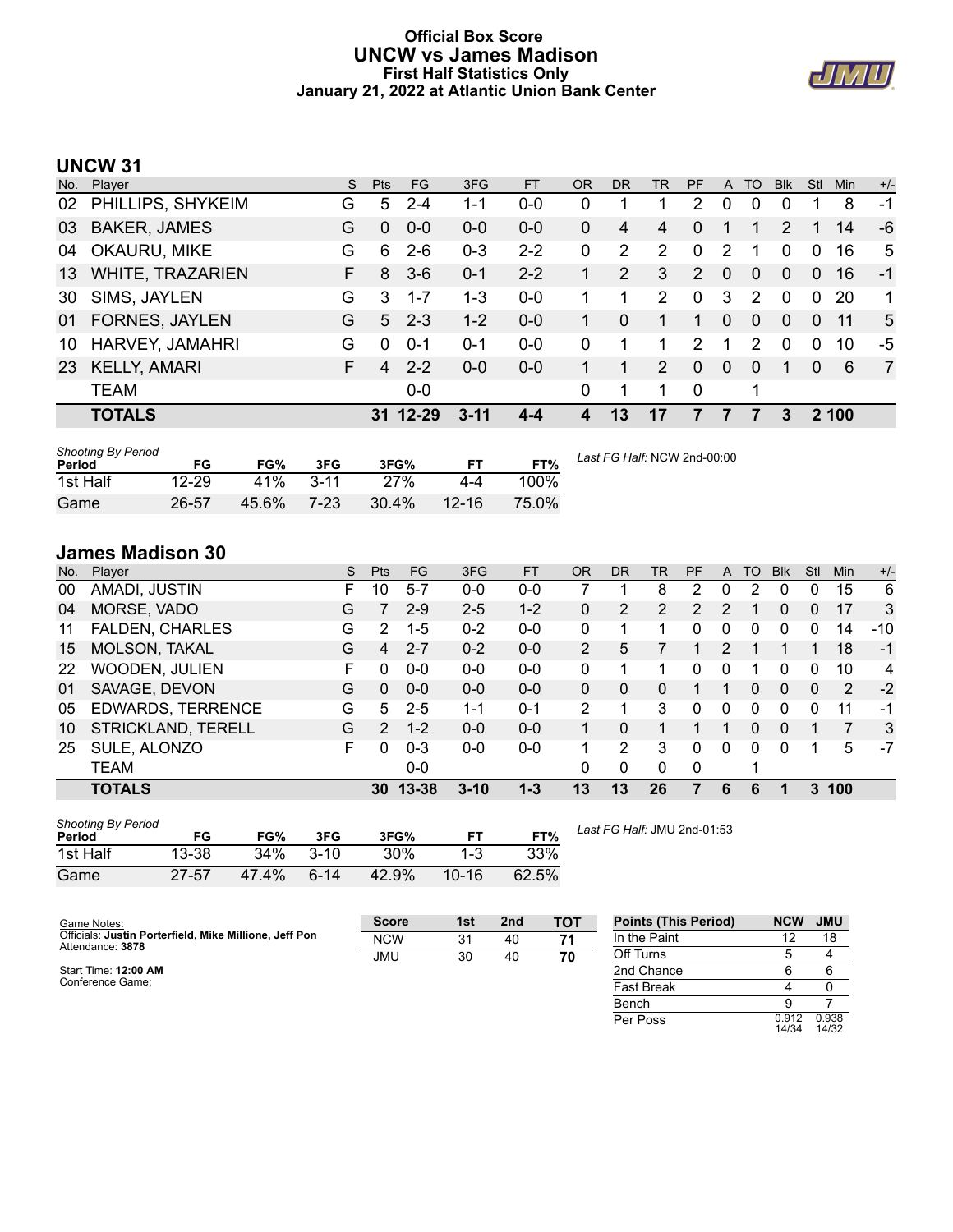### **Official Play-By-Play UNCW vs James Madison First Half January 21, 2022 at Atlantic Union Bank Center**



#### **Period 1**

<mark>Starters:</mark><br>UNCW: 2 PHILLIPS,SHYKEIM (G); 3 BAKER,JAMES (G); 4 OKAURU,MIKE (G); 13 WHITE,TRAZARIEN (F); 30 SIMS,JAYLEN (G);<br>James Madison: 0 AMADI,JUSTIN (F); 4 MORSE,VADO (G); 11 FALDEN,CHARLES (G); 15 MOLSON,TAKAL (G);

| Time           | <b>VISITORS: UNCW</b>                                     | <b>Score</b>          | <b>Margin</b>        | <b>HOME: James Madison</b>                                |
|----------------|-----------------------------------------------------------|-----------------------|----------------------|-----------------------------------------------------------|
| 19:38          | MISSED JUMPER by PHILLIPS, SHYKEIM                        |                       |                      |                                                           |
| 19:33          |                                                           |                       |                      | REBOUND (DEF) by MOLSON, TAKAL                            |
| 19:19          |                                                           |                       |                      | MISSED LAYUP by MORSE, VADO                               |
| 19:16          | REBOUND (DEF) by BAKER, JAMES                             |                       |                      |                                                           |
| 19:10          | TURNOVER by SIMS, JAYLEN                                  |                       |                      |                                                           |
| 18:57          |                                                           |                       |                      | MISSED LAYUP by MOLSON, TAKAL                             |
| 18:54          |                                                           |                       |                      | REBOUND (OFF) by MOLSON, TAKAL                            |
| 18:53          |                                                           |                       |                      | MISSED LAYUP by MOLSON, TAKAL                             |
| 18:48          |                                                           |                       |                      | REBOUND (OFF) by AMADI, JUSTIN                            |
| 18:48          |                                                           |                       |                      | MISSED LAYUP by AMADI, JUSTIN                             |
| 18:47          | REBOUND (DEF) by BAKER, JAMES                             |                       |                      |                                                           |
| 18:47          | TURNOVER by BAKER, JAMES                                  |                       |                      |                                                           |
| 18:42          |                                                           | $2 - 0$               | H <sub>2</sub>       | GOOD! JUMPER by FALDEN, CHARLES                           |
| 18:28<br>18:24 | MISSED 3PTR by OKAURU, MIKE                               |                       |                      |                                                           |
| 18:18          |                                                           | $5-0$                 | H <sub>5</sub>       | REBOUND (DEF) by MORSE, VADO<br>GOOD! 3PTR by MORSE, VADO |
| 18:03          | GOOD! LAYUP by WHITE, TRAZARIEN                           | $5-2$                 | $H_3$                |                                                           |
| 18:03          | ASSIST by BAKER, JAMES                                    |                       |                      |                                                           |
| 17:40          |                                                           |                       |                      | MISSED LAYUP by FALDEN, CHARLES                           |
| 17:34          |                                                           |                       |                      | REBOUND (OFF) by AMADI, JUSTIN                            |
| 17:34          |                                                           |                       |                      | MISSED LAYUP by AMADI, JUSTIN                             |
| 17:32          | REBOUND (DEF) by PHILLIPS, SHYKEIM                        |                       |                      |                                                           |
| 17:29          | GOOD! JUMPER by PHILLIPS, SHYKEIM                         | $5 - 4$               | H <sub>1</sub>       |                                                           |
| 17:09          |                                                           |                       |                      | TURNOVER by WOODEN, JULIEN                                |
| 17:09          | STEAL by BAKER, JAMES                                     |                       |                      |                                                           |
| 17:04          | GOOD! LAYUP by WHITE, TRAZARIEN [FB]                      | $5-6$                 | V <sub>1</sub>       |                                                           |
| 17:04          | ASSIST by OKAURU, MIKE                                    |                       |                      |                                                           |
| 16:44          |                                                           |                       |                      | MISSED LAYUP by MORSE, VADO                               |
| 16:41          |                                                           |                       |                      | REBOUND (OFF) by AMADI, JUSTIN                            |
| 16:41          |                                                           |                       |                      | SUB OUT: WOODEN, JULIEN                                   |
| 16:41          |                                                           |                       |                      | SUB IN: EDWARDS, TERRENCE                                 |
| 16:29          |                                                           | $7-6$                 | H <sub>1</sub>       | GOOD! LAYUP by MOLSON, TAKAL                              |
| 16:02          | GOOD! LAYUP by OKAURU, MIKE                               | $7 - 8$               | V <sub>1</sub>       |                                                           |
| 15:47          |                                                           | $10-8$                | H <sub>2</sub>       | GOOD! 3PTR by MORSE, VADO                                 |
| 15:28          | MISSED 3PTR by WHITE, TRAZARIEN                           |                       |                      |                                                           |
| 15:24          |                                                           |                       |                      | REBOUND (DEF) by MOLSON, TAKAL                            |
| 15:12          |                                                           |                       |                      | MISSED LAYUP by EDWARDS, TERRENCE                         |
| 15:12          | BLOCK by BAKER, JAMES                                     |                       |                      |                                                           |
| 15:04          |                                                           |                       |                      | REBOUND (OFF) by AMADI, JUSTIN                            |
| 15:03          |                                                           |                       |                      | MISSED 3PTR by MORSE, VADO                                |
| 15:00          |                                                           |                       |                      | REBOUND (OFF) by EDWARDS, TERRENCE                        |
| 14:59<br>14:30 |                                                           | $12 - 8$<br>$12 - 11$ | H4<br>H <sub>1</sub> | GOOD! LAYUP by EDWARDS, TERRENCE                          |
| 14:30          | GOOD! 3PTR by PHILLIPS, SHYKEIM<br>ASSIST by SIMS, JAYLEN |                       |                      |                                                           |
| 14:05          |                                                           |                       |                      | MISSED LAYUP by FALDEN, CHARLES                           |
| 14:02          |                                                           |                       |                      | REBOUND (OFF) by MOLSON, TAKAL                            |
| 14:01          |                                                           |                       |                      | MISSED LAYUP by MOLSON, TAKAL                             |
| 13:58          | REBOUND (DEF) by BAKER, JAMES                             |                       |                      |                                                           |
| 13:56          | <b>TIMEOUT MEDIA</b>                                      |                       |                      |                                                           |
| 13:56          |                                                           |                       |                      | SUB OUT: FALDEN, CHARLES                                  |
| 13:56          |                                                           |                       |                      | SUB OUT: MOLSON, TAKAL                                    |
| 13:56          |                                                           |                       |                      | SUB IN: SAVAGE, DEVON                                     |
| 13:56          |                                                           |                       |                      | SUB IN: STRICKLAND, TERELL                                |
| 13:56          | SUB OUT: BAKER, JAMES                                     |                       |                      |                                                           |
| 13:56          | SUB OUT: OKAURU, MIKE                                     |                       |                      |                                                           |
| 13:56          | SUB OUT: WHITE, TRAZARIEN                                 |                       |                      |                                                           |
| 13:56          | SUB IN: FORNES, JAYLEN                                    |                       |                      |                                                           |
| 13:56          | SUB IN: HARVEY, JAMAHRI                                   |                       |                      |                                                           |
| 13:56          | SUB IN: KELLY, AMARI                                      |                       |                      |                                                           |
| 13:53          | MISSED JUMPER by SIMS, JAYLEN                             |                       |                      |                                                           |
| 13:50          |                                                           |                       |                      | REBOUND (DEF) by EDWARDS, TERRENCE                        |
| 13:45          |                                                           |                       |                      | MISSED LAYUP by EDWARDS, TERRENCE                         |
| 13:45          | BLOCK by KELLY, AMARI                                     |                       |                      |                                                           |
| 13:45          |                                                           |                       |                      | REBOUND (OFF) by AMADI, JUSTIN                            |
| 13:45          | FOUL by PHILLIPS, SHYKEIM                                 |                       |                      |                                                           |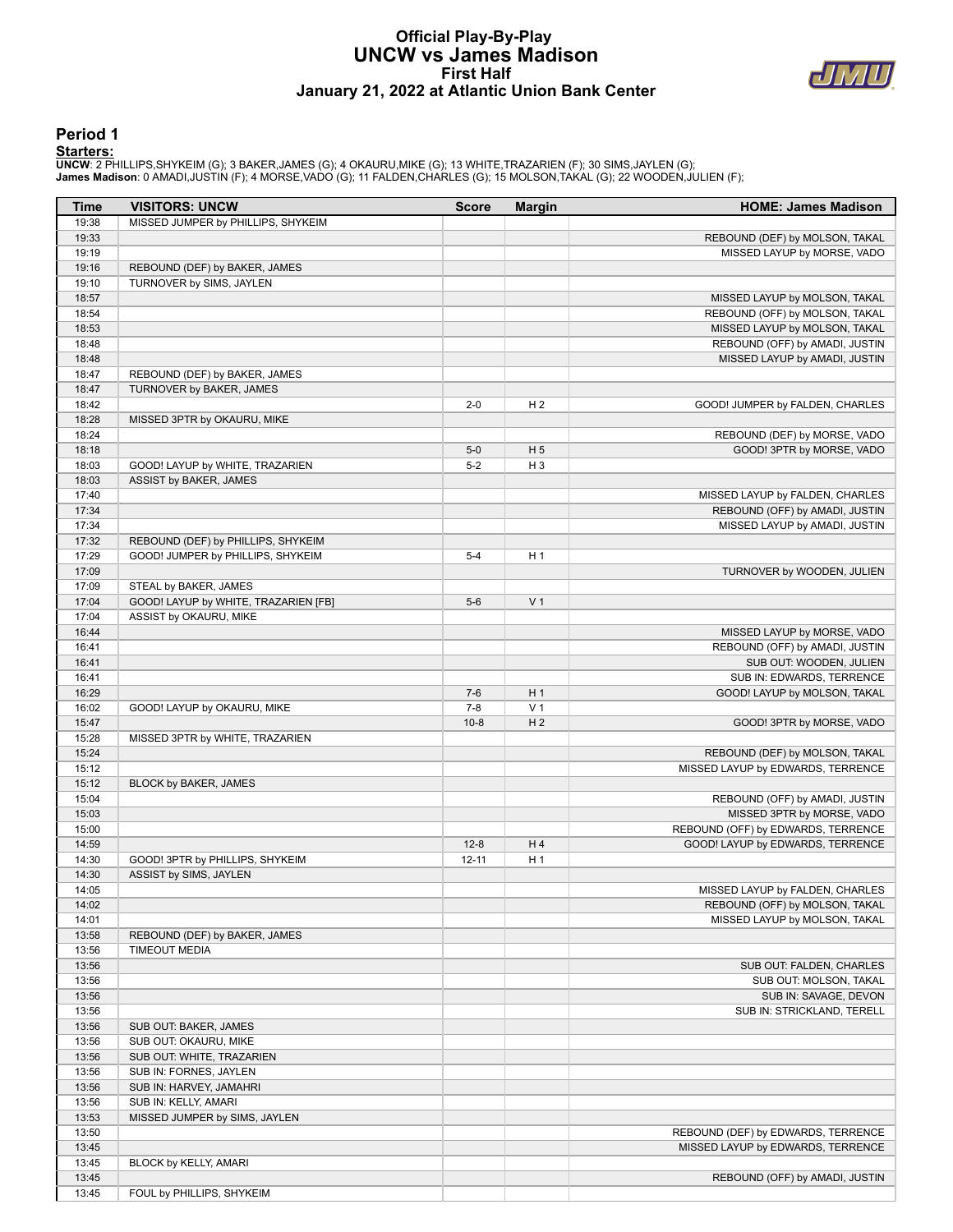| <b>Time</b>    | <b>VISITORS: UNCW</b>                                        | <b>Score</b> | <b>Margin</b>  | <b>HOME: James Madison</b>                      |
|----------------|--------------------------------------------------------------|--------------|----------------|-------------------------------------------------|
| 13:42          |                                                              | $14 - 11$    | $H_3$          | GOOD! LAYUP by AMADI, JUSTIN                    |
| 13:42          |                                                              |              |                | ASSIST by SAVAGE, DEVON                         |
| 13:23          |                                                              |              |                | FOUL by SAVAGE, DEVON                           |
| 13:23          |                                                              |              |                | SUB OUT: MORSE, VADO                            |
| 13:23          |                                                              |              |                | SUB IN: FALDEN, CHARLES                         |
| 13:12<br>13:05 | MISSED LAYUP by PHILLIPS, SHYKEIM                            |              |                |                                                 |
| 13:05          | REBOUND (OFF) by KELLY, AMARI<br>GOOD! LAYUP by KELLY, AMARI | $14 - 13$    | H <sub>1</sub> |                                                 |
| 12:56          |                                                              | $16-13$      | H <sub>3</sub> | GOOD! LAYUP by AMADI, JUSTIN                    |
| 12:56          |                                                              |              |                | ASSIST by STRICKLAND, TERELL                    |
| 12:46          | MISSED 3PTR by HARVEY, JAMAHRI                               |              |                |                                                 |
| 12:43          | REBOUND (OFF) by FORNES, JAYLEN                              |              |                |                                                 |
| 12:42          | GOOD! LAYUP by FORNES, JAYLEN                                | $16-15$      | H <sub>1</sub> |                                                 |
| 12:18          |                                                              |              |                | MISSED 3PTR by FALDEN, CHARLES                  |
| 12:16          | REBOUND (DEF) by TEAM                                        |              |                |                                                 |
| 12:16          |                                                              |              |                | SUB OUT: AMADI, JUSTIN                          |
| 12:16          |                                                              |              |                | SUB OUT: EDWARDS, TERRENCE                      |
| 12:16<br>12:16 |                                                              |              |                | SUB IN: MOLSON, TAKAL<br>SUB IN: SULE, ALONZO   |
| 12:16          | SUB OUT: PHILLIPS, SHYKEIM                                   |              |                |                                                 |
| 12:16          | SUB IN: OKAURU, MIKE                                         |              |                |                                                 |
| 12:00          | GOOD! DUNK by KELLY, AMARI                                   | $16-17$      | V <sub>1</sub> |                                                 |
| 12:00          | ASSIST by HARVEY, JAMAHRI                                    |              |                |                                                 |
| 11:50          | <b>TIMEOUT MEDIA</b>                                         |              |                |                                                 |
| 11:50          |                                                              |              |                | SUB OUT: SAVAGE, DEVON                          |
| 11:50          |                                                              |              |                | SUB IN: MORSE, VADO                             |
| 11:50          |                                                              |              |                | TURNOVER by TEAM                                |
| 11:41          | TURNOVER by SIMS, JAYLEN                                     |              |                |                                                 |
| 11:41          |                                                              |              |                | STEAL by MOLSON, TAKAL                          |
| 11:30<br>11:26 | REBOUND (DEF) by OKAURU, MIKE                                |              |                | MISSED JUMPER by MORSE, VADO                    |
| 11:24          | TURNOVER by OKAURU, MIKE                                     |              |                |                                                 |
| 11:24          |                                                              |              |                | STEAL by SULE, ALONZO                           |
| 11:14          |                                                              |              |                | MISSED LAYUP by SULE, ALONZO                    |
| 11:11          |                                                              |              |                | REBOUND (OFF) by SULE, ALONZO                   |
| 11:10          |                                                              |              |                | MISSED LAYUP by SULE, ALONZO                    |
| 11:07          | REBOUND (DEF) by KELLY, AMARI                                |              |                |                                                 |
| 10:51          | MISSED 3PTR by SIMS, JAYLEN                                  |              |                |                                                 |
| 10:47          |                                                              |              |                | REBOUND (DEF) by SULE, ALONZO                   |
| 10:33          |                                                              |              |                | SUB OUT: STRICKLAND, TERELL                     |
| 10:33<br>10:33 |                                                              |              |                | SUB OUT: SULE, ALONZO                           |
| 10:33          |                                                              |              |                | SUB IN: AMADI, JUSTIN<br>SUB IN: WOODEN, JULIEN |
| 10:33          | SUB OUT: OKAURU, MIKE                                        |              |                |                                                 |
| 10:33          | SUB OUT: KELLY, AMARI                                        |              |                |                                                 |
| 10:33          | SUB OUT: SIMS, JAYLEN                                        |              |                |                                                 |
| 10:33          | SUB IN: PHILLIPS, SHYKEIM                                    |              |                |                                                 |
| 10:33          | SUB IN: BAKER, JAMES                                         |              |                |                                                 |
| 10:33          | SUB IN: WHITE, TRAZARIEN                                     |              |                |                                                 |
| 10:30          |                                                              |              |                | TURNOVER by AMADI, JUSTIN                       |
| 10:30          | STEAL by PHILLIPS, SHYKEIM                                   |              |                |                                                 |
| 10:25<br>10:22 | MISSED 3PTR by FORNES, JAYLEN                                |              |                | REBOUND (DEF) by FALDEN, CHARLES                |
| 10:07          |                                                              |              |                | MISSED 3PTR by MORSE, VADO                      |
| 10:05          |                                                              |              |                | REBOUND (OFF) by AMADI, JUSTIN                  |
| 10:05          | FOUL by PHILLIPS, SHYKEIM                                    |              |                |                                                 |
| 10:05          | SUB OUT: PHILLIPS, SHYKEIM                                   |              |                |                                                 |
| 10:05          | SUB OUT: HARVEY, JAMAHRI                                     |              |                |                                                 |
| 10:05          | SUB IN: OKAURU, MIKE                                         |              |                |                                                 |
| 10:05          | SUB IN: SIMS, JAYLEN                                         |              |                |                                                 |
| 09:58          |                                                              |              |                | MISSED 3PTR by MOLSON, TAKAL                    |
| 09:55          | REBOUND (DEF) by OKAURU, MIKE                                |              |                |                                                 |
| 09:43<br>09:40 | MISSED 3PTR by OKAURU, MIKE                                  |              |                | REBOUND (DEF) by MOLSON, TAKAL                  |
| 09:35          |                                                              |              |                | MISSED LAYUP by MORSE, VADO                     |
| 09:35          | BLOCK by BAKER, JAMES                                        |              |                |                                                 |
| 09:30          |                                                              |              |                | REBOUND (OFF) by AMADI, JUSTIN                  |
| 09:29          |                                                              |              |                | MISSED 3PTR by FALDEN, CHARLES                  |
| 09:25          | REBOUND (DEF) by WHITE, TRAZARIEN                            |              |                |                                                 |
| 09:07          | MISSED 3PTR by OKAURU, MIKE                                  |              |                |                                                 |
| 09:03          | REBOUND (OFF) by SIMS, JAYLEN                                |              |                |                                                 |
| 08:55          | GOOD! JUMPER by WHITE, TRAZARIEN                             | 16-19        | $V_3$          |                                                 |
| 08:55          | ASSIST by OKAURU, MIKE                                       |              |                |                                                 |
| 08:26<br>08:26 |                                                              |              |                | FOUL by MORSE, VADO<br>TURNOVER by MORSE, VADO  |
| 08:26          |                                                              |              |                | SUB IN: EDWARDS, TERRENCE                       |
|                |                                                              |              |                |                                                 |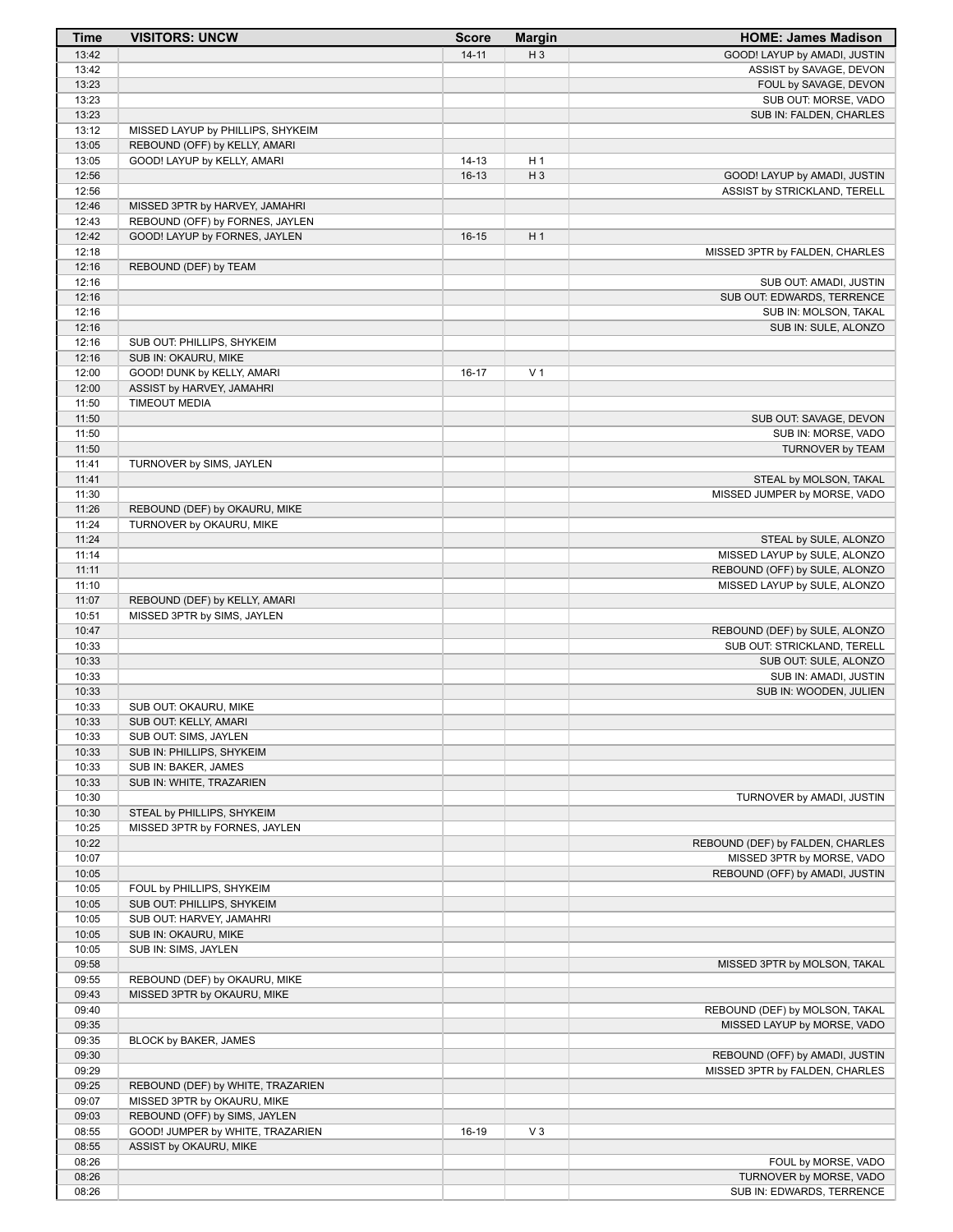| <b>Time</b>    | <b>VISITORS: UNCW</b>                                  | <b>Score</b> | <b>Margin</b>  | <b>HOME: James Madison</b>                                        |
|----------------|--------------------------------------------------------|--------------|----------------|-------------------------------------------------------------------|
| 08:26          |                                                        |              |                | SUB OUT: FALDEN, CHARLES                                          |
| 08:04          | MISSED JUMPER by SIMS, JAYLEN                          |              |                |                                                                   |
| 08:02          |                                                        |              |                | REBOUND (DEF) by WOODEN, JULIEN                                   |
| 08:02<br>07:58 | FOUL by WHITE, TRAZARIEN<br>FOUL by FORNES, JAYLEN     |              |                |                                                                   |
| 07:58          | <b>TIMEOUT MEDIA</b>                                   |              |                |                                                                   |
| 07:58          | SUB OUT: FORNES, JAYLEN                                |              |                |                                                                   |
| 07:58          | SUB IN: HARVEY, JAMAHRI                                |              |                |                                                                   |
| 07:41          |                                                        | 18-19        | V <sub>1</sub> | GOOD! LAYUP by AMADI, JUSTIN                                      |
| 07:41          |                                                        |              |                | ASSIST by MOLSON, TAKAL                                           |
| 07:24          | GOOD! 3PTR by SIMS, JAYLEN                             | 18-22        | V <sub>4</sub> |                                                                   |
| 07:05          |                                                        | $21 - 22$    | V <sub>1</sub> | GOOD! 3PTR by EDWARDS, TERRENCE                                   |
| 07:05<br>06:41 | MISSED LAYUP by WHITE, TRAZARIEN                       |              |                | ASSIST by MORSE, VADO                                             |
| 06:41          |                                                        |              |                | BLOCK by MOLSON, TAKAL                                            |
| 06:34          | REBOUND (OFF) by WHITE, TRAZARIEN                      |              |                |                                                                   |
| 06:33          | MISSED LAYUP by WHITE, TRAZARIEN                       |              |                |                                                                   |
| 06:30          |                                                        |              |                | REBOUND (DEF) by AMADI, JUSTIN                                    |
| 06:18          |                                                        | 23-22        | H <sub>1</sub> | GOOD! LAYUP by AMADI, JUSTIN                                      |
| 06:18          |                                                        |              |                | ASSIST by MOLSON, TAKAL                                           |
| 06:03<br>06:03 | GOOD! JUMPER by OKAURU, MIKE<br>ASSIST by SIMS, JAYLEN | 23-24        | V <sub>1</sub> |                                                                   |
| 05:48          | FOUL by HARVEY, JAMAHRI                                |              |                |                                                                   |
| 05:48          |                                                        |              |                | MISSED FT by MORSE, VADO                                          |
| 05:48          |                                                        |              |                | REBOUND (DEADB) by TEAM                                           |
| 05:48          |                                                        |              |                | SUB OUT: EDWARDS, TERRENCE                                        |
| 05:48          |                                                        |              |                | SUB IN: STRICKLAND, TERELL                                        |
| 05:48          |                                                        | 24-24        | $\mathsf T$    | GOOD! FT by MORSE, VADO                                           |
| 05:35          |                                                        |              |                | FOUL by STRICKLAND, TERELL                                        |
| 05:31          |                                                        |              |                | FOUL by AMADI, JUSTIN                                             |
| 05:31          | GOOD! FT by WHITE, TRAZARIEN                           | 24-25        | V <sub>1</sub> |                                                                   |
| 05:31          | GOOD! FT by WHITE, TRAZARIEN                           | 24-26        | V <sub>2</sub> |                                                                   |
| 05:13<br>05:07 | TURNOVER by TEAM                                       | 26-26        | $\mathsf T$    | GOOD! LAYUP by MOLSON, TAKAL                                      |
| 04:51          | SUB OUT: OKAURU, MIKE                                  |              |                |                                                                   |
| 04:51          | SUB IN: FORNES, JAYLEN                                 |              |                |                                                                   |
| 04:51          |                                                        |              |                | TIMEOUT 30SEC                                                     |
| 04:46          |                                                        | 28-26        | H <sub>2</sub> | GOOD! LAYUP by STRICKLAND, TERELL                                 |
| 04:17          | MISSED 3PTR by SIMS, JAYLEN                            |              |                |                                                                   |
| 04:14          |                                                        |              |                | REBOUND (DEF) by MOLSON, TAKAL                                    |
| 04:07          |                                                        | $30 - 26$    | H <sub>4</sub> | GOOD! DUNK by AMADI, JUSTIN                                       |
| 04:07          |                                                        |              |                | ASSIST by MORSE, VADO                                             |
| 03:58<br>03:58 | TIMEOUT 30SEC<br><b>TIMEOUT MEDIA</b>                  |              |                |                                                                   |
| 03:58          |                                                        |              |                | SUB OUT: AMADI, JUSTIN                                            |
| 03:58          |                                                        |              |                | SUB OUT: WOODEN, JULIEN                                           |
| 03:58          |                                                        |              |                | SUB IN: EDWARDS, TERRENCE                                         |
| 03:58          |                                                        |              |                | SUB IN: SULE, ALONZO                                              |
| 03:40          | MISSED LAYUP by SIMS, JAYLEN                           |              |                |                                                                   |
| 03:36          |                                                        |              |                | REBOUND (DEF) by SULE, ALONZO                                     |
| 03:29          |                                                        |              |                | MISSED LAYUP by EDWARDS, TERRENCE                                 |
| 03:26          | REBOUND (DEF) by BAKER, JAMES                          |              |                |                                                                   |
| 03:09          | TURNOVER by HARVEY, JAMAHRI                            |              |                |                                                                   |
| 03:09<br>02:51 |                                                        |              |                | STEAL by STRICKLAND, TERELL<br>MISSED LAYUP by STRICKLAND, TERELL |
| 02:47          | REBOUND (DEF) by HARVEY, JAMAHRI                       |              |                |                                                                   |
| 02:45          | FOUL by HARVEY, JAMAHRI                                |              |                |                                                                   |
| 02:45          | TURNOVER by HARVEY, JAMAHRI                            |              |                |                                                                   |
| 02:45          |                                                        |              |                | SUB OUT: STRICKLAND, TERELL                                       |
| 02:45          |                                                        |              |                | SUB OUT: SULE, ALONZO                                             |
| 02:45          |                                                        |              |                | SUB IN: AMADI, JUSTIN                                             |
| 02:45          |                                                        |              |                | SUB IN: FALDEN, CHARLES                                           |
| 02:45          | SUB OUT: BAKER, JAMES                                  |              |                |                                                                   |
| 02:45          | SUB OUT: HARVEY, JAMAHRI                               |              |                |                                                                   |
| 02:45<br>02:45 | SUB IN: OKAURU, MIKE<br>SUB IN: KELLY, AMARI           |              |                |                                                                   |
| 02:26          |                                                        |              |                | FOUL by AMADI, JUSTIN                                             |
| 02:26          |                                                        |              |                | TURNOVER by AMADI, JUSTIN                                         |
| 02:26          |                                                        |              |                | SUB OUT: AMADI, JUSTIN                                            |
| 02:26          |                                                        |              |                | SUB IN: SULE, ALONZO                                              |
| 02:18          | GOOD! 3PTR by FORNES, JAYLEN                           | 30-29        | H <sub>1</sub> |                                                                   |
| 02:18          | ASSIST by SIMS, JAYLEN                                 |              |                |                                                                   |
| 01:53          |                                                        |              |                | FOUL by MOLSON, TAKAL                                             |
| 01:53          |                                                        |              |                | TURNOVER by MOLSON, TAKAL                                         |
| 01:37          | MISSED JUMPER by SIMS, JAYLEN                          |              |                |                                                                   |
| 01:33          |                                                        |              |                | REBOUND (DEF) by MORSE, VADO                                      |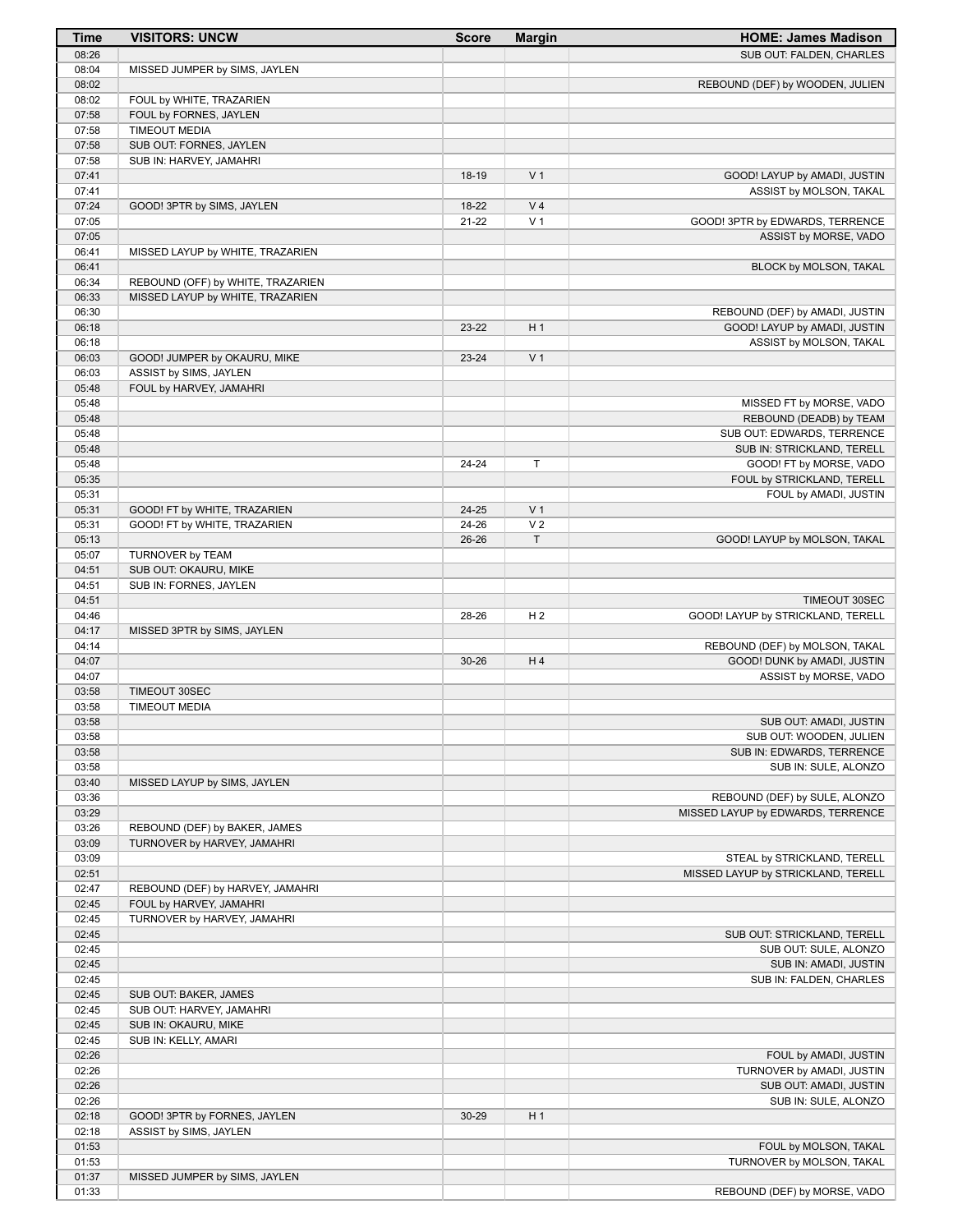| Time  | <b>VISITORS: UNCW</b>             | <b>Score</b> | <b>Margin</b>  | <b>HOME: James Madison</b>          |
|-------|-----------------------------------|--------------|----------------|-------------------------------------|
| 01:26 |                                   |              |                | MISSED 3PTR by MORSE, VADO          |
| 01:22 | REBOUND (DEF) by WHITE, TRAZARIEN |              |                |                                     |
| 01:19 |                                   |              |                | FOUL by MORSE, VADO                 |
| 01:19 | GOOD! FT by OKAURU, MIKE [FB]     | $30 - 30$    | T.             |                                     |
| 01:19 | GOOD! FT by OKAURU, MIKE [FB]     | $30 - 31$    | V <sub>1</sub> |                                     |
| 01:06 |                                   |              |                | MISSED 3PTR by MOLSON, TAKAL        |
| 01:03 |                                   |              |                | REBOUND (OFF) by EDWARDS, TERRENCE  |
| 01:03 | FOUL by WHITE, TRAZARIEN          |              |                |                                     |
| 01:03 |                                   |              |                | SUB OUT: MORSE, VADO                |
| 01:03 |                                   |              |                | SUB IN: STRICKLAND, TERELL          |
| 01:03 | SUB OUT: WHITE, TRAZARIEN         |              |                |                                     |
| 01:03 | SUB IN: HARVEY, JAMAHRI           |              |                |                                     |
| 01:03 |                                   |              |                | MISSED FT by EDWARDS, TERRENCE      |
| 01:01 | REBOUND (DEF) by SIMS, JAYLEN     |              |                |                                     |
| 00:35 | MISSED LAYUP by OKAURU, MIKE      |              |                |                                     |
| 00:32 |                                   |              |                | REBOUND (DEF) by MOLSON, TAKAL      |
| 00:03 |                                   |              |                | MISSED JUMPER by SULE, ALONZO       |
| 00:03 |                                   |              |                | REBOUND (OFF) by STRICKLAND, TERELL |
| 00:03 |                                   |              |                | SUB OUT: EDWARDS, TERRENCE          |
| 00:03 |                                   |              |                | SUB OUT: STRICKLAND, TERELL         |
| 00:03 |                                   |              |                | SUB OUT: SULE, ALONZO               |
| 00:03 |                                   |              |                | SUB IN: AMADI, JUSTIN               |
| 00:03 |                                   |              |                | SUB IN: MORSE, VADO                 |
| 00:03 |                                   |              |                | SUB IN: WOODEN, JULIEN              |

# **UNCW 31, James Madison 30**

| <b>Points (This Period)</b> | <b>NCW</b>     | <b>JMU</b>     |
|-----------------------------|----------------|----------------|
| In the Paint                | 12             | 18             |
| Off Turns                   |                |                |
| 2nd Chance                  |                |                |
| Fast Break                  |                |                |
| Bench                       |                |                |
| Per Poss                    | 0.912<br>14/34 | 0.938<br>14/32 |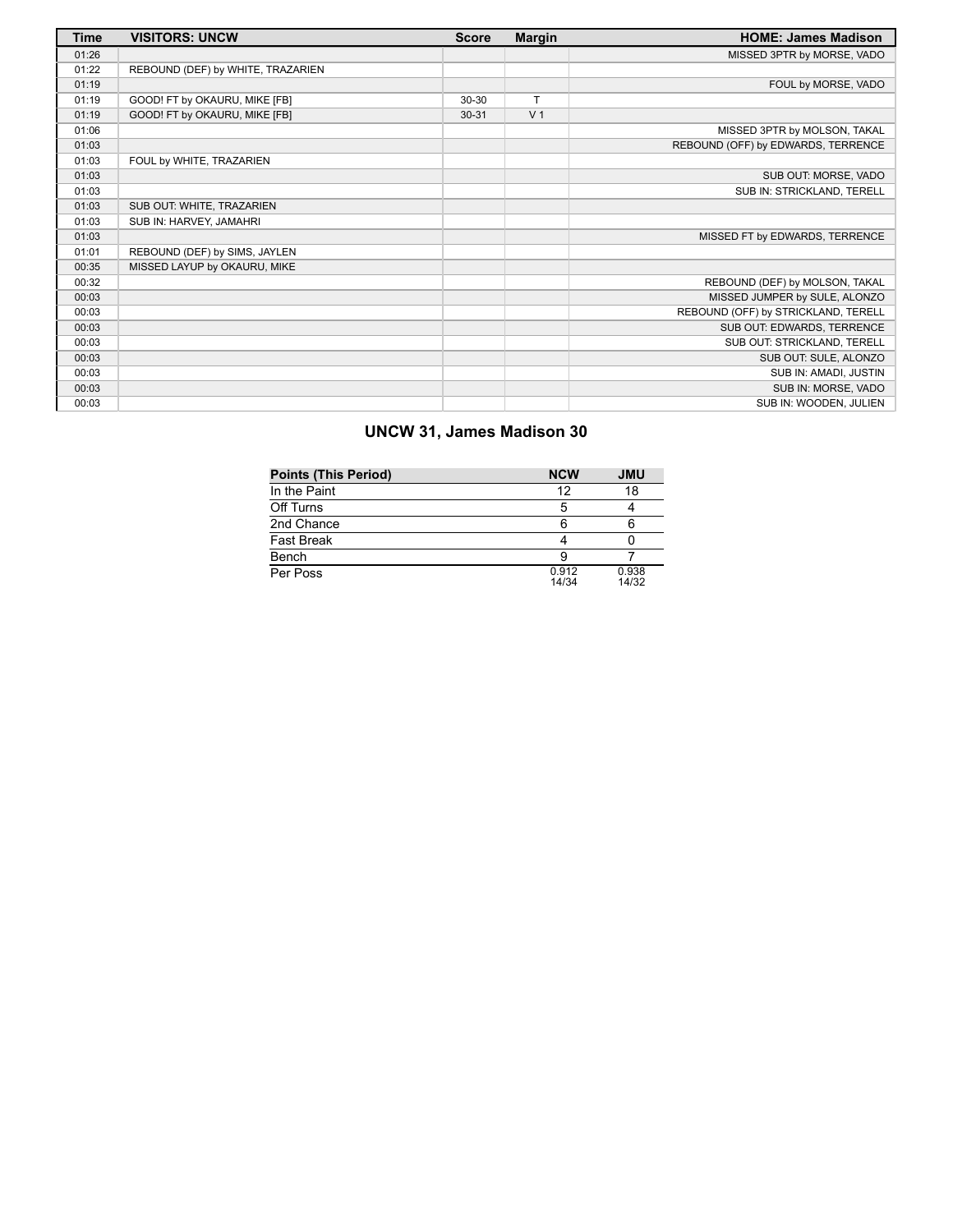# **Official Box Score UNCW vs James Madison Second Half Statistics Only January 21, 2022 at Atlantic Union Bank Center**



# **UNCW 40**

| No. | Player                  | S. | <b>Pts</b> | FG.       | 3FG      | <b>FT</b> | <b>OR</b> | <b>DR</b> | <b>TR</b>      | <b>PF</b> | A             | TO          | <b>Blk</b> | <b>Stl</b> | Min           | $+/-$ |
|-----|-------------------------|----|------------|-----------|----------|-----------|-----------|-----------|----------------|-----------|---------------|-------------|------------|------------|---------------|-------|
| 02  | PHILLIPS, SHYKEIM       | G  | 9          | $4 - 7$   | $0 - 0$  | $1 - 3$   | 0         |           |                |           | 3             | 2           | 0          | 2          | 14            | 7     |
| 03  | <b>BAKER, JAMES</b>     | G  | $\Omega$   | $0 - 0$   | $0-0$    | $0 - 0$   | 0         | $\Omega$  | $\Omega$       |           | 0             | $\Omega$    |            |            | 18            | -6    |
| 04  | OKAURU, MIKE            | G  | 4          | $1 - 3$   | $0 - 2$  | $2 - 3$   |           | 1         | $\overline{2}$ | 3         | -1            | 2           | $\Omega$   |            | 18            | -1    |
| 13  | <b>WHITE, TRAZARIEN</b> | F. | 8          | $3 - 4$   | $0 - 1$  | $2 - 3$   |           | 2         | 3              | 2         | $\mathbf{0}$  | 1           | $\Omega$   |            | 12            | $-10$ |
| 30  | SIMS, JAYLEN            | G  | 8          | $3-6$     | $2 - 4$  | $0-0$     | 1         | 2         | 3              | 1         | $\mathcal{P}$ | 1           | $\Omega$   |            | 16            | -1    |
| 01  | <b>FORNES, JAYLEN</b>   | G  | 11         | $3 - 7$   | $2 - 5$  | $3 - 3$   |           |           | $\overline{2}$ | 3         |               | 1           | $\Omega$   |            | 17            | 7     |
| 10  | HARVEY, JAMAHRI         | G  | $\Omega$   | $0 - 1$   | $0-0$    | $0 - 0$   | 0         | $\Omega$  | $\Omega$       |           |               | $\Omega$    | $\Omega$   | $\Omega$   | 3             | $-2$  |
| 23  | <b>KELLY, AMARI</b>     | F. | $\Omega$   | $0 - 0$   | $0 - 0$  | $0 - 0$   | 0         | $\Omega$  | $\mathbf{0}$   | $\Omega$  | $\Omega$      | $\Omega$    | $\Omega$   | $\Omega$   | $\mathcal{P}$ | -6    |
|     | <b>TEAM</b>             |    |            | $0-0$     |          |           |           | 0         | 1              | $\Omega$  |               | $\mathbf 0$ |            |            |               |       |
|     | <b>TOTALS</b>           |    | 40         | $14 - 28$ | $4 - 12$ | $8 - 12$  | 5         |           | $12 \,$        | 12        | 8             |             |            |            | 7 100         |       |

| <b>Shooting By Period</b><br>Period | FG    | FG%   | 3FG  | 3FG%  | FТ        | FT%   | Last FG Half: NCW - |
|-------------------------------------|-------|-------|------|-------|-----------|-------|---------------------|
| 2nd Half                            | 14-28 | 50%   | 4-12 | 33%   | 8-12      | 67%   |                     |
| Game                                | 26-57 | 45.6% | 7-23 | 30.4% | $12 - 16$ | 75.0% |                     |

# **James Madison 40**

| No. | Plaver                   | S  | <b>Pts</b> | FG      | 3FG     | <b>FT</b> | <b>OR</b> | <b>DR</b> | TR | PF             | A        | TO | <b>Blk</b> | Stl      | Min      | $+/-$          |
|-----|--------------------------|----|------------|---------|---------|-----------|-----------|-----------|----|----------------|----------|----|------------|----------|----------|----------------|
| 00  | AMADI, JUSTIN            | F  | 2          | $1 - 2$ | $0 - 0$ | $0 - 0$   |           | 0         |    | 2              | 0        | 0  |            | 0        | 13       | 8              |
| 04  | MORSE, VADO              | G  | 18         | $5-6$   | $3 - 3$ | $5-6$     | 0         | 2         | 2  | $\overline{2}$ | 0        | 2  | 0          | 0        | 15       | 3              |
| 11  | <b>FALDEN, CHARLES</b>   | G  | 2          | 1-2     | $0 - 0$ | $0 - 0$   | 0         |           |    | 3              | 0        |    |            |          | 16       | -1             |
| 15  | MOLSON, TAKAL            | G  | 9          | $4-6$   | $0 - 1$ | $1 - 2$   | 0         | 3         | 3  | 2              | 2        | 3  |            | 0        | 18       | 6              |
| 22  | <b>WOODEN, JULIEN</b>    | F  |            | $0 - 0$ | $0 - 0$ | $1 - 2$   | 0         |           |    |                |          | 0  | $\Omega$   | 0        | 9        | 6              |
| 01  | SAVAGE, DEVON            | G  | $\Omega$   | $0 - 0$ | $0 - 0$ | $0 - 0$   | 0         | 0         | 0  | 0              | $\Omega$ | 0  | $\Omega$   | 0        | $\Omega$ | $\overline{0}$ |
| 05  | <b>EDWARDS, TERRENCE</b> | G  | 4          | $2 - 2$ | $0 - 0$ | $0 - 1$   | 0         | 2         | 2  | <sup>0</sup>   | 0        | 2  | 0          |          | 9        | $-2$           |
| 10  | STRICKLAND, TERELL       | G  | 4          | $1 - 1$ | $0 - 0$ | $2 - 2$   | 0         |           |    | 2              | 0        |    | 0          |          | 14       | $-10$          |
| 25  | SULE, ALONZO             | F. | 0          | $0 - 0$ | $0 - 0$ | $0 - 0$   | 0         | $\Omega$  | 0  | $\Omega$       | 0        | 0  | $\Omega$   | $\Omega$ | 5        | $-10$          |
|     | TEAM                     |    |            | $0 - 0$ |         |           | 0         | 2         | 2  | $\Omega$       |          | 0  |            |          |          |                |
|     | <b>TOTALS</b>            |    | 40         | 14-19   | 3-4     | $9 - 13$  |           | 12        | 13 | 12             | 3        | 9  | 2          | 3        | 100      |                |

| <b>Shooting By Period</b><br>Period | FG    | FG%   | 3FG      | 3FG%  | FT        | FT%   |  |
|-------------------------------------|-------|-------|----------|-------|-----------|-------|--|
| 2nd Half                            | 14-19 | 74%   | $3-4$    | 75%   | $9 - 13$  | 69%   |  |
| Game                                | 27-57 | 47.4% | $6 - 14$ | 42.9% | $10 - 16$ | 62.5% |  |

*Last FG Half:* JMU -

Per Poss

18/36 1.250 19/32

| Game Notes:                                                                | <b>Score</b> | 1st | 2 <sub>nd</sub> | TOT | <b>Points (This Period)</b> | <b>NCW</b> | <b>JMU</b> |
|----------------------------------------------------------------------------|--------------|-----|-----------------|-----|-----------------------------|------------|------------|
| Officials: Justin Porterfield, Mike Millione, Jeff Pon<br>Attendance: 3878 | <b>NCW</b>   | 31  | 40              | 71  | In the Paint                |            | 22         |
|                                                                            | <b>JMU</b>   | 30  | 40              | 70  | Off Turns                   | 16         |            |
| Start Time: 12:00 AM                                                       |              |     |                 |     | 2nd Chance                  |            |            |
| Conference Game:                                                           |              |     |                 |     | <b>Fast Break</b>           |            |            |
|                                                                            |              |     |                 |     | Bench                       |            |            |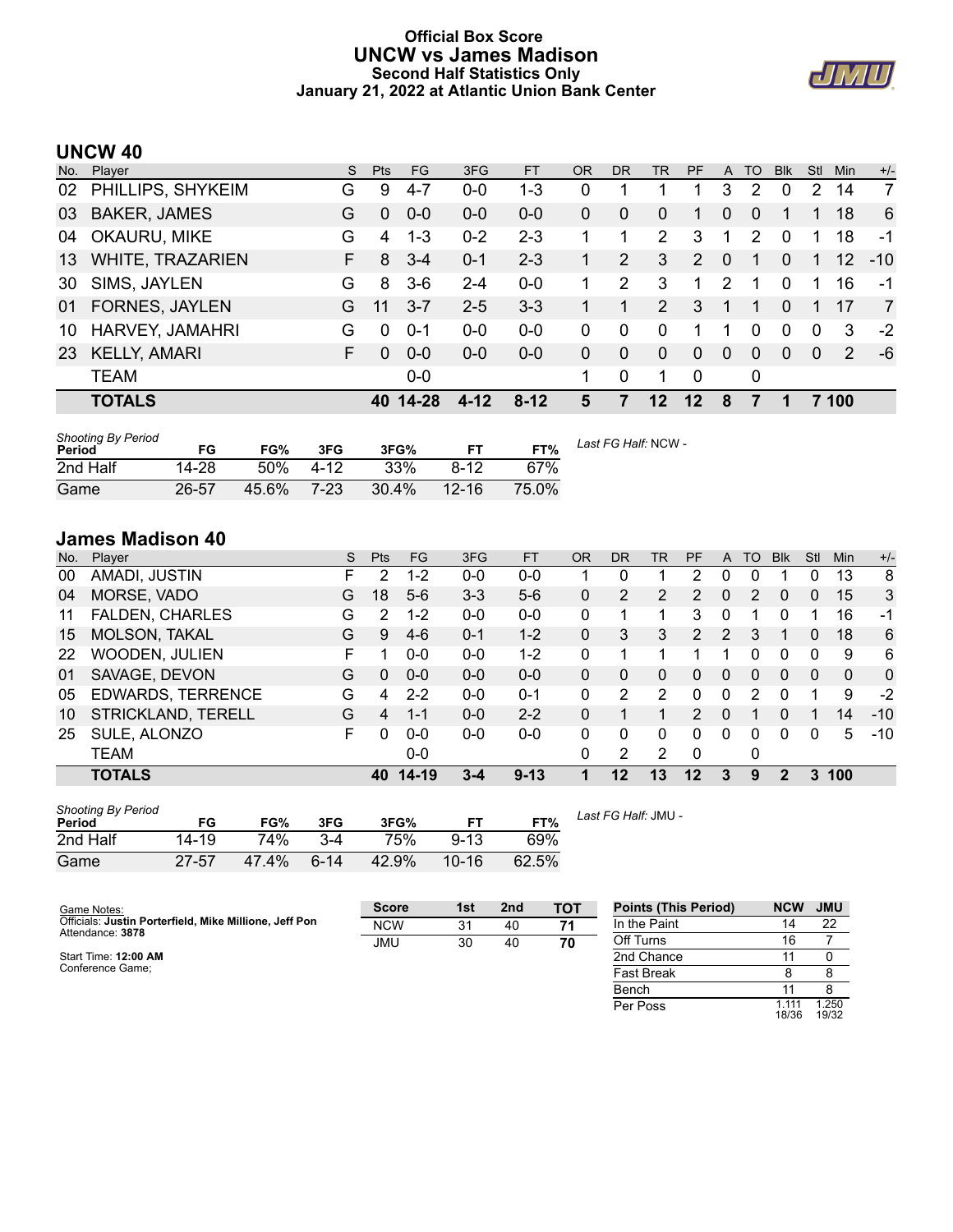## **Official Play-By-Play UNCW vs James Madison Second Half January 21, 2022 at Atlantic Union Bank Center**



#### **Period 2**

<mark>Starters:</mark><br>UNCW: 2 PHILLIPS,SHYKEIM (G); 3 BAKER,JAMES (G); 4 OKAURU,MIKE (G); 13 WHITE,TRAZARIEN (F); 30 SIMS,JAYLEN (G);<br>James Madison: 0 AMADI,JUSTIN (F); 4 MORSE,VADO (G); 11 FALDEN,CHARLES (G); 15 MOLSON,TAKAL (G);

| Time           | <b>VISITORS: UNCW</b>              | <b>Score</b> | <b>Margin</b>  | <b>HOME: James Madison</b>       |
|----------------|------------------------------------|--------------|----------------|----------------------------------|
| 20:00          | SUB OUT: FORNES, JAYLEN            |              |                |                                  |
| 20:00          | SUB OUT: HARVEY, JAMAHRI           |              |                |                                  |
| 20:00          | SUB OUT: KELLY, AMARI              |              |                |                                  |
| 20:00          | SUB IN: PHILLIPS, SHYKEIM          |              |                |                                  |
| 20:00          | SUB IN: BAKER, JAMES               |              |                |                                  |
| 20:00          | SUB IN: WHITE, TRAZARIEN           |              |                |                                  |
| 19:36          | MISSED JUMPER by SIMS, JAYLEN      |              |                |                                  |
| 19:35          |                                    |              |                | REBOUND (DEF) by TEAM            |
| 19:23          |                                    | 32-31        | H <sub>1</sub> | GOOD! LAYUP by MOLSON, TAKAL     |
| 19:04          | FOUL by PHILLIPS, SHYKEIM          |              |                |                                  |
| 19:04          | TURNOVER by PHILLIPS, SHYKEIM      |              |                |                                  |
| 19:04          | SUB OUT: PHILLIPS, SHYKEIM         |              |                |                                  |
| 19:04          | SUB IN: HARVEY, JAMAHRI            |              |                |                                  |
| 18:53          |                                    |              |                | TURNOVER by MORSE, VADO          |
| 18:53          | STEAL by SIMS, JAYLEN              |              |                |                                  |
| 18:48          | GOOD! LAYUP by SIMS, JAYLEN [FB]   | 32-33        | V <sub>1</sub> |                                  |
| 18:19          |                                    | 34-33        | H <sub>1</sub> | GOOD! DUNK by AMADI, JUSTIN      |
| 18:19          |                                    |              |                | ASSIST by MOLSON, TAKAL          |
| 17:55          |                                    |              |                | FOUL by WOODEN, JULIEN           |
| 17:44          | MISSED 3PTR by WHITE, TRAZARIEN    |              |                |                                  |
| 17:41          |                                    |              |                | REBOUND (DEF) by FALDEN, CHARLES |
| 17:29          |                                    | 36-33        | $H_3$          | GOOD! LAYUP by MORSE, VADO       |
| 17:16          | MISSED 3PTR by OKAURU, MIKE        |              |                |                                  |
| 17:12          |                                    |              |                | REBOUND (DEF) by WOODEN, JULIEN  |
| 17:09          |                                    | 39-33        | H <sub>6</sub> | GOOD! 3PTR by MORSE, VADO [FB]   |
| 17:09          |                                    |              |                | ASSIST by WOODEN, JULIEN         |
| 17:01          | TIMEOUT 30SEC                      |              |                |                                  |
| 17:01          | <b>TIMEOUT MEDIA</b>               |              |                |                                  |
| 17:01          | SUB OUT: WHITE, TRAZARIEN          |              |                |                                  |
| 17:01          | SUB IN: FORNES, JAYLEN             |              |                |                                  |
| 16:52          |                                    |              |                | FOUL by MOLSON, TAKAL            |
| 16:43          | MISSED LAYUP by HARVEY, JAMAHRI    |              |                |                                  |
| 16:40          |                                    |              |                | REBOUND (DEF) by MOLSON, TAKAL   |
| 16:34          | FOUL by HARVEY, JAMAHRI            |              |                |                                  |
| 16:34          | SUB OUT: HARVEY, JAMAHRI           |              |                |                                  |
| 16:34          | SUB IN: WHITE, TRAZARIEN           |              |                |                                  |
| 16:24          | FOUL by BAKER, JAMES               |              |                |                                  |
| 16:24          |                                    |              |                | MISSED FT by WOODEN, JULIEN      |
| 16:24          |                                    |              |                | REBOUND (DEADB) by TEAM          |
| 16:24          | SUB OUT: BAKER, JAMES              |              |                |                                  |
| 16:24          | SUB IN: KELLY, AMARI               |              |                |                                  |
| 16:24          |                                    | 40-33        | H 7            | GOOD! FT by WOODEN, JULIEN       |
| 16:12          | MISSED 3PTR by SIMS, JAYLEN        |              |                |                                  |
| 16:07          |                                    |              |                | REBOUND (DEF) by MORSE, VADO     |
| 15:48          |                                    | 42-33        | H 9            | GOOD! LAYUP by FALDEN, CHARLES   |
| 15:30<br>15:30 | TURNOVER by SIMS, JAYLEN           |              |                | STEAL by FALDEN, CHARLES         |
| 15:28          | <b>TIMEOUT MEDIA</b>               |              |                |                                  |
| 15:28          | SUB OUT: SIMS, JAYLEN              |              |                |                                  |
| 15:28          | SUB IN: PHILLIPS, SHYKEIM          |              |                |                                  |
| 15:09          |                                    | 45-33        | H 12           | GOOD! 3PTR by MORSE, VADO        |
| 14:51          | FOUL by OKAURU, MIKE               |              |                |                                  |
| 14:51          | TURNOVER by OKAURU, MIKE           |              |                |                                  |
| 14:51          |                                    |              |                | SUB OUT: MOLSON, TAKAL           |
| 14:51          |                                    |              |                | SUB IN: STRICKLAND, TERELL       |
| 14:51          | SUB OUT: KELLY, AMARI              |              |                |                                  |
| 14:51          | SUB IN: BAKER, JAMES               |              |                |                                  |
| 14:39          |                                    |              |                | MISSED LAYUP by MORSE, VADO      |
| 14:38          |                                    |              |                | REBOUND (OFF) by AMADI, JUSTIN   |
| 14:38          |                                    |              |                | MISSED LAYUP by AMADI, JUSTIN    |
| 14:38          | REBOUND (DEF) by WHITE, TRAZARIEN  |              |                |                                  |
| 14:38          |                                    |              |                | FOUL by AMADI, JUSTIN            |
| 14:38          |                                    |              |                | SUB OUT: AMADI, JUSTIN           |
| 14:38          |                                    |              |                | SUB IN: SULE, ALONZO             |
| 14:18          | MISSED JUMPER by PHILLIPS, SHYKEIM |              |                |                                  |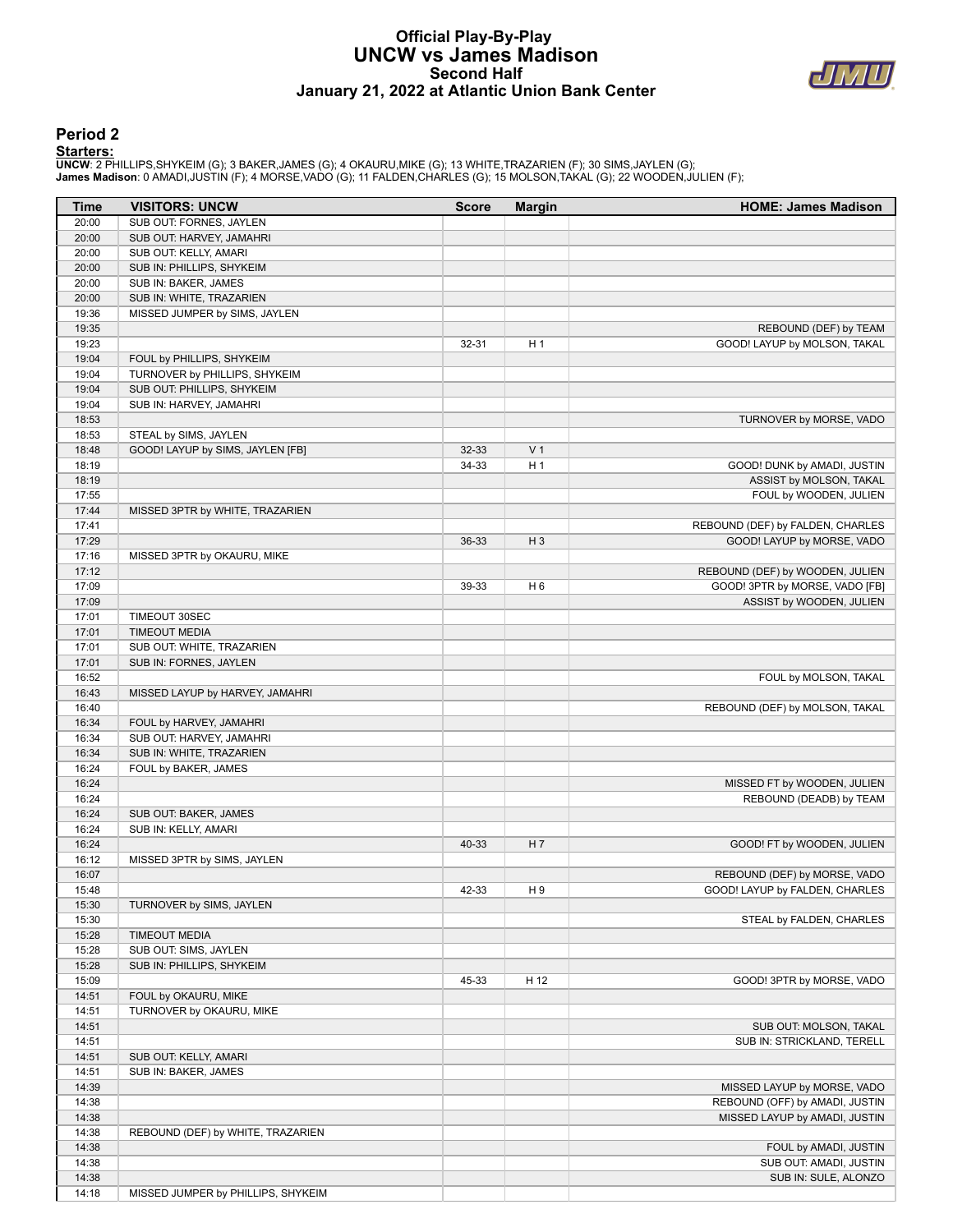| Time  | <b>VISITORS: UNCW</b>                | <b>Score</b> | <b>Margin</b>  | <b>HOME: James Madison</b>             |
|-------|--------------------------------------|--------------|----------------|----------------------------------------|
| 14:15 | REBOUND (OFF) by FORNES, JAYLEN      |              |                |                                        |
| 14:15 | MISSED LAYUP by FORNES, JAYLEN       |              |                |                                        |
| 14:15 | REBOUND (OFF) by TEAM                |              |                |                                        |
| 14:14 | GOOD! JUMPER by WHITE, TRAZARIEN     | 45-35        | H 10           |                                        |
| 14:14 | ASSIST by PHILLIPS, SHYKEIM          |              |                |                                        |
| 13:51 |                                      | 47-35        | H 12           | GOOD! LAYUP by MORSE, VADO             |
| 13:37 | MISSED 3PTR by FORNES, JAYLEN        |              |                |                                        |
| 13:34 | REBOUND (OFF) by WHITE, TRAZARIEN    |              |                |                                        |
| 13:33 |                                      |              |                | FOUL by FALDEN, CHARLES                |
| 13:33 | GOOD! FT by WHITE, TRAZARIEN         | 47-36        | H 11           |                                        |
| 13:33 | GOOD! FT by WHITE, TRAZARIEN         | 47-37        | H 10           |                                        |
| 13:19 |                                      |              |                | TURNOVER by MORSE, VADO                |
| 13:19 | STEAL by BAKER, JAMES                |              |                |                                        |
| 13:14 | GOOD! LAYUP by FORNES, JAYLEN [FB]   | 47-39        | H <sub>8</sub> |                                        |
| 12:50 |                                      |              |                | MISSED LAYUP by FALDEN, CHARLES        |
| 12:50 | BLOCK by BAKER, JAMES                |              |                |                                        |
| 12:45 | REBOUND (DEF) by PHILLIPS, SHYKEIM   |              |                |                                        |
| 12:44 | GOOD! LAYUP by WHITE, TRAZARIEN [FB] | 47-41        | H <sub>6</sub> |                                        |
| 12:44 | ASSIST by PHILLIPS, SHYKEIM          |              |                |                                        |
| 12:37 | FOUL by OKAURU, MIKE                 |              |                |                                        |
| 12:37 |                                      |              |                | TIMEOUT 30SEC                          |
| 12:37 |                                      |              |                | SUB OUT: FALDEN, CHARLES               |
| 12:37 |                                      |              |                | SUB OUT: WOODEN, JULIEN                |
| 12:37 |                                      |              |                | SUB IN: EDWARDS, TERRENCE              |
| 12:37 |                                      |              |                | SUB IN: MOLSON, TAKAL                  |
| 12:13 |                                      |              |                | TURNOVER by MOLSON, TAKAL              |
| 12:13 | STEAL by OKAURU, MIKE                |              |                |                                        |
| 12:13 |                                      |              |                | FOUL by STRICKLAND, TERELL             |
| 12:13 |                                      |              |                | SUB OUT: SULE, ALONZO                  |
| 12:13 |                                      |              |                | SUB IN: AMADI, JUSTIN                  |
| 12:05 | TURNOVER by OKAURU, MIKE             |              |                |                                        |
| 12:05 |                                      |              |                | STEAL by STRICKLAND, TERELL            |
| 12:01 |                                      | 49-41        | H 8            | GOOD! LAYUP by STRICKLAND, TERELL [FB] |
| 11:44 | MISSED 3PTR by OKAURU, MIKE          |              |                |                                        |
| 11:41 |                                      |              |                | REBOUND (DEF) by MORSE, VADO           |
| 11:36 | FOUL by OKAURU, MIKE                 |              |                |                                        |
| 11:36 | <b>TIMEOUT MEDIA</b>                 |              |                |                                        |
| 11:36 | SUB OUT: OKAURU, MIKE                |              |                |                                        |
| 11:36 | SUB IN: SIMS, JAYLEN                 |              |                |                                        |
| 11:36 |                                      | $50 - 41$    | H 9            | GOOD! FT by MORSE, VADO [FB]           |
| 11:36 |                                      |              |                | MISSED FT by MORSE, VADO [FB]          |
| 11:35 | REBOUND (DEF) by SIMS, JAYLEN        |              |                |                                        |
| 11:20 |                                      |              |                | FOUL by MORSE, VADO                    |
| 11:20 | MISSED FT by PHILLIPS, SHYKEIM       |              |                |                                        |
| 11:20 | REBOUND (DEADB) by TEAM              |              |                |                                        |
| 11:20 | MISSED FT by PHILLIPS, SHYKEIM       |              |                |                                        |
| 11:19 |                                      |              |                | REBOUND (DEF) by TEAM                  |
| 10:54 |                                      | 52-41        | H 11           | GOOD! DUNK by MOLSON, TAKAL            |
| 10:35 | TURNOVER by PHILLIPS, SHYKEIM        |              |                |                                        |
| 10:35 |                                      |              |                | STEAL by EDWARDS, TERRENCE             |
| 10:28 |                                      |              |                | MISSED 3PTR by MOLSON, TAKAL           |
| 10:24 | REBOUND (DEF) by WHITE, TRAZARIEN    |              |                |                                        |
| 10:15 | FOUL by WHITE, TRAZARIEN             |              |                |                                        |
| 10:15 | TURNOVER by WHITE, TRAZARIEN         |              |                |                                        |
| 09:55 |                                      | 54-41        | H 13           | GOOD! LAYUP by EDWARDS, TERRENCE       |
| 09:42 | GOOD! 3PTR by FORNES, JAYLEN         | 54-44        | H 10           |                                        |
| 09:42 | ASSIST by SIMS, JAYLEN               |              |                |                                        |
| 09:15 | SUB OUT: WHITE, TRAZARIEN            |              |                |                                        |
| 09:15 | SUB IN: OKAURU, MIKE                 |              |                |                                        |
| 09:08 |                                      |              |                | TURNOVER by STRICKLAND, TERELL         |
| 09:08 |                                      |              |                | SUB OUT: AMADI, JUSTIN                 |
| 09:08 |                                      |              |                | SUB OUT: MORSE, VADO                   |
| 09:08 |                                      |              |                | SUB IN: FALDEN, CHARLES                |
| 09:08 |                                      |              |                | SUB IN: SULE, ALONZO                   |
| 08:40 |                                      |              |                | FOUL by FALDEN, CHARLES                |
| 08:40 | GOOD! FT by OKAURU, MIKE             | 54-45        | H 9            |                                        |
| 08:40 | GOOD! FT by OKAURU, MIKE             | 54-46        | H 8            |                                        |
| 08:18 |                                      |              |                | TURNOVER by MOLSON, TAKAL              |
| 08:18 | STEAL by FORNES, JAYLEN              |              |                |                                        |
| 08:14 | TURNOVER by FORNES, JAYLEN           |              |                |                                        |
| 08:14 |                                      |              |                | SUB OUT: STRICKLAND, TERELL            |
| 08:14 |                                      |              |                | SUB IN: MORSE, VADO                    |
| 07:51 |                                      |              |                | TURNOVER by EDWARDS, TERRENCE          |
| 07:51 | STEAL by PHILLIPS, SHYKEIM           |              |                |                                        |
| 07:46 | MISSED LAYUP by PHILLIPS, SHYKEIM    |              |                |                                        |
|       |                                      |              |                | BLOCK by MOLSON, TAKAL                 |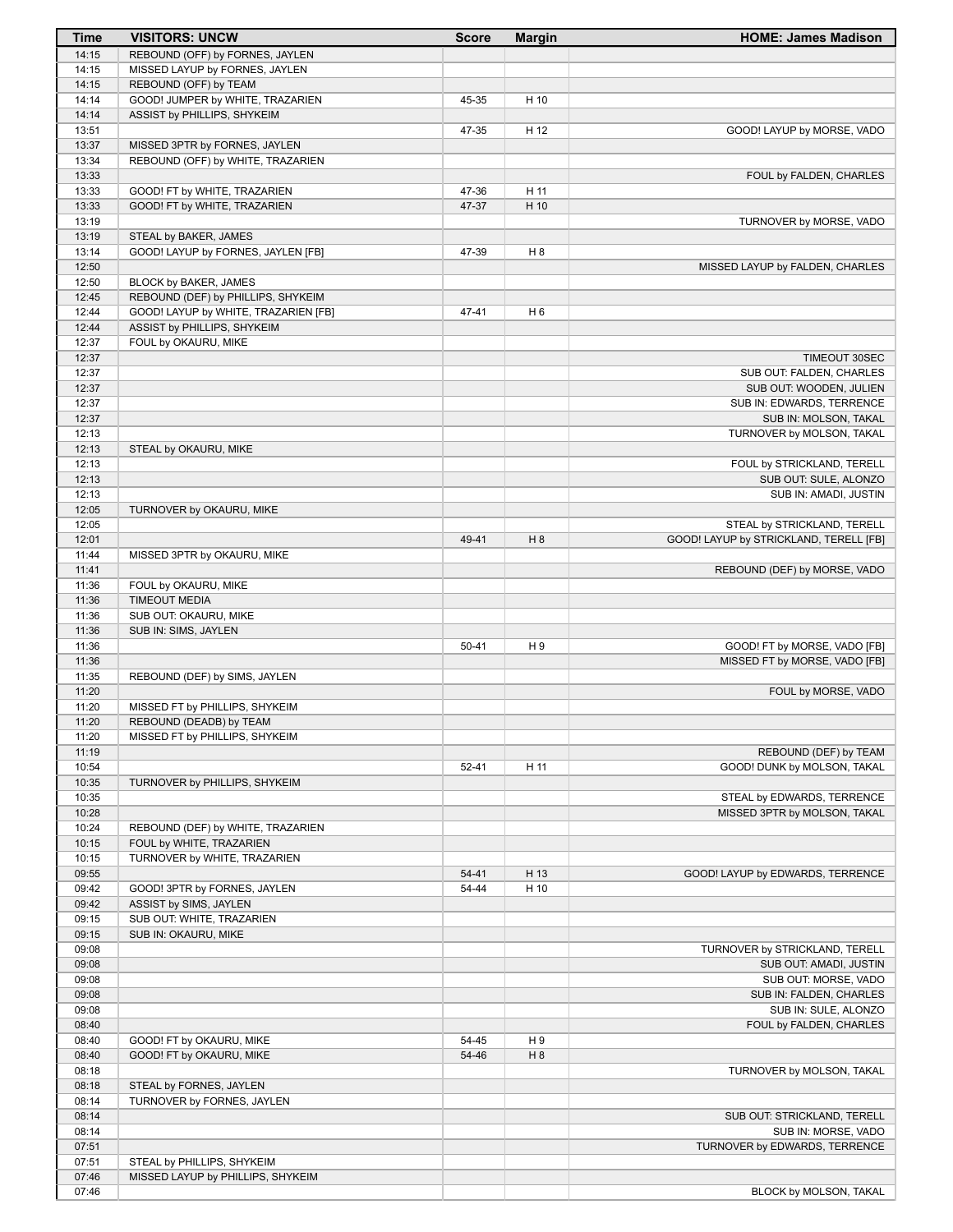| Time           | <b>VISITORS: UNCW</b>                | <b>Score</b> | <b>Margin</b>  | <b>HOME: James Madison</b>                                         |
|----------------|--------------------------------------|--------------|----------------|--------------------------------------------------------------------|
| 07:41          | REBOUND (OFF) by SIMS, JAYLEN        |              |                |                                                                    |
| 07:41          | GOOD! 3PTR by FORNES, JAYLEN         | 54-49        | H <sub>5</sub> |                                                                    |
| 07:41          | ASSIST by SIMS, JAYLEN               |              |                |                                                                    |
| 07:41          |                                      |              |                | FOUL by MORSE, VADO                                                |
| 07:41          | <b>TIMEOUT MEDIA</b>                 |              |                |                                                                    |
| 07:41<br>07:41 |                                      |              |                | SUB OUT: MORSE, VADO<br>SUB IN: STRICKLAND, TERELL                 |
| 07:41          | SUB OUT: PHILLIPS, SHYKEIM           |              |                |                                                                    |
| 07:41          | SUB IN: WHITE, TRAZARIEN             |              |                |                                                                    |
| 07:40          | GOOD! FT by FORNES, JAYLEN           | 54-50        | H4             |                                                                    |
| 07:21          |                                      |              |                | MISSED LAYUP by MOLSON, TAKAL                                      |
| 07:18          | REBOUND (DEF) by FORNES, JAYLEN      |              |                |                                                                    |
| 07:03          | MISSED 3PTR by FORNES, JAYLEN        |              |                |                                                                    |
| 07:00          |                                      |              |                | REBOUND (DEF) by EDWARDS, TERRENCE                                 |
| 06:47          |                                      | 56-50        | H <sub>6</sub> | GOOD! JUMPER by EDWARDS, TERRENCE                                  |
| 06:25          |                                      |              |                | FOUL by FALDEN, CHARLES                                            |
| 06:25<br>06:25 |                                      |              |                | SUB OUT: SULE, ALONZO<br>SUB IN: AMADI, JUSTIN                     |
| 06:25          | GOOD! FT by FORNES, JAYLEN           | 56-51        | H <sub>5</sub> |                                                                    |
| 06:25          | GOOD! FT by FORNES, JAYLEN           | 56-52        | H4             |                                                                    |
| 06:02          |                                      |              |                | TURNOVER by MOLSON, TAKAL                                          |
| 06:02          | STEAL by WHITE, TRAZARIEN            |              |                |                                                                    |
| 05:56          | GOOD! LAYUP by WHITE, TRAZARIEN [FB] | 56-54        | H <sub>2</sub> |                                                                    |
| 05:56          | ASSIST by FORNES, JAYLEN             |              |                |                                                                    |
| 05:56          |                                      |              |                | FOUL by AMADI, JUSTIN                                              |
| 05:56          |                                      |              |                | SUB OUT: AMADI, JUSTIN                                             |
| 05:56          |                                      |              |                | SUB IN: WOODEN, JULIEN                                             |
| 05:55          | MISSED FT by WHITE, TRAZARIEN [FB]   |              |                |                                                                    |
| 05:54<br>05:36 |                                      | 58-54        | H4             | REBOUND (DEF) by EDWARDS, TERRENCE<br>GOOD! LAYUP by MOLSON, TAKAL |
| 05:36          | FOUL by WHITE, TRAZARIEN             |              |                |                                                                    |
| 05:36          | SUB OUT: WHITE, TRAZARIEN            |              |                |                                                                    |
| 05:36          | SUB IN: PHILLIPS, SHYKEIM            |              |                |                                                                    |
| 05:35          |                                      |              |                | MISSED FT by EDWARDS, TERRENCE                                     |
| 05:34          | REBOUND (DEF) by SIMS, JAYLEN        |              |                |                                                                    |
| 05:14          | MISSED 3PTR by FORNES, JAYLEN        |              |                |                                                                    |
| 05:10          |                                      |              |                | REBOUND (DEF) by MOLSON, TAKAL                                     |
| 04:47          |                                      |              |                | TURNOVER by EDWARDS, TERRENCE                                      |
| 04:47          | STEAL by PHILLIPS, SHYKEIM           |              |                |                                                                    |
| 04:39          | GOOD! JUMPER by OKAURU, MIKE         | 58-56        | H <sub>2</sub> |                                                                    |
| 04:39<br>04:39 | ASSIST by PHILLIPS, SHYKEIM          |              |                | FOUL by MOLSON, TAKAL                                              |
| 04:36          | MISSED FT by OKAURU, MIKE            |              |                |                                                                    |
| 04:35          |                                      |              |                | REBOUND (DEF) by MOLSON, TAKAL                                     |
| 04:15          | FOUL by FORNES, JAYLEN               |              |                |                                                                    |
| 04:15          |                                      | 59-56        | H <sub>3</sub> | GOOD! FT by STRICKLAND, TERELL                                     |
| 04:15          |                                      | 60-56        | H 4            | GOOD! FT by STRICKLAND, TERELL                                     |
| 03:55          | MISSED 3PTR by SIMS, JAYLEN          |              |                |                                                                    |
| 03:52          |                                      |              |                | REBOUND (DEF) by STRICKLAND, TERELL                                |
| 03:52          | <b>TIMEOUT MEDIA</b>                 |              |                |                                                                    |
| 03:52          |                                      |              |                | SUB OUT: EDWARDS, TERRENCE                                         |
| 03:52<br>03:52 |                                      |              |                | SUB OUT: WOODEN, JULIEN<br>SUB IN: AMADI, JUSTIN                   |
| 03:52          |                                      |              |                | SUB IN: MORSE, VADO                                                |
| 03:28          |                                      |              |                | TIMEOUT 30SEC                                                      |
| 03:25          |                                      | 63-56        | H 7            | GOOD! 3PTR by MORSE, VADO                                          |
| 03:25          |                                      |              |                | ASSIST by MOLSON, TAKAL                                            |
| 03:12          | GOOD! LAYUP by PHILLIPS, SHYKEIM     | 63-58        | H <sub>5</sub> |                                                                    |
| 03:00          | FOUL by FORNES, JAYLEN               |              |                |                                                                    |
| 03:00          |                                      | 64-58        | H <sub>6</sub> | GOOD! FT by MORSE, VADO                                            |
| 03:00          |                                      | 65-58        | H 7            | GOOD! FT by MORSE, VADO                                            |
| 02:57          | TIMEOUT 30SEC                        |              |                |                                                                    |
| 02:37          | GOOD! JUMPER by PHILLIPS, SHYKEIM    | 65-60        | H <sub>5</sub> |                                                                    |
| 02:37<br>02:37 | GOOD! FT by PHILLIPS, SHYKEIM        | 65-61        | H4             | FOUL by STRICKLAND, TERELL                                         |
| 02:29          | FOUL by FORNES, JAYLEN               |              |                |                                                                    |
| 02:29          |                                      | 66-61        | H <sub>5</sub> | GOOD! FT by MORSE, VADO [FB]                                       |
| 02:29          |                                      | 67-61        | H <sub>6</sub> | GOOD! FT by MORSE, VADO [FB]                                       |
| 02:20          | GOOD! JUMPER by PHILLIPS, SHYKEIM    | 67-63        | H4             |                                                                    |
| 01:53          |                                      | 69-63        | H <sub>6</sub> | GOOD! LAYUP by MOLSON, TAKAL                                       |
| 01:40          | MISSED LAYUP by PHILLIPS, SHYKEIM    |              |                |                                                                    |
| 01:40          |                                      |              |                | BLOCK by AMADI, JUSTIN                                             |
| 01:36          | REBOUND (OFF) by OKAURU, MIKE        |              |                |                                                                    |
| 01:29          | GOOD! 3PTR by SIMS, JAYLEN           | 69-66        | H <sub>3</sub> |                                                                    |
| 01:29<br>00:58 | ASSIST by OKAURU, MIKE               |              |                | TURNOVER by FALDEN, CHARLES                                        |
|                |                                      |              |                |                                                                    |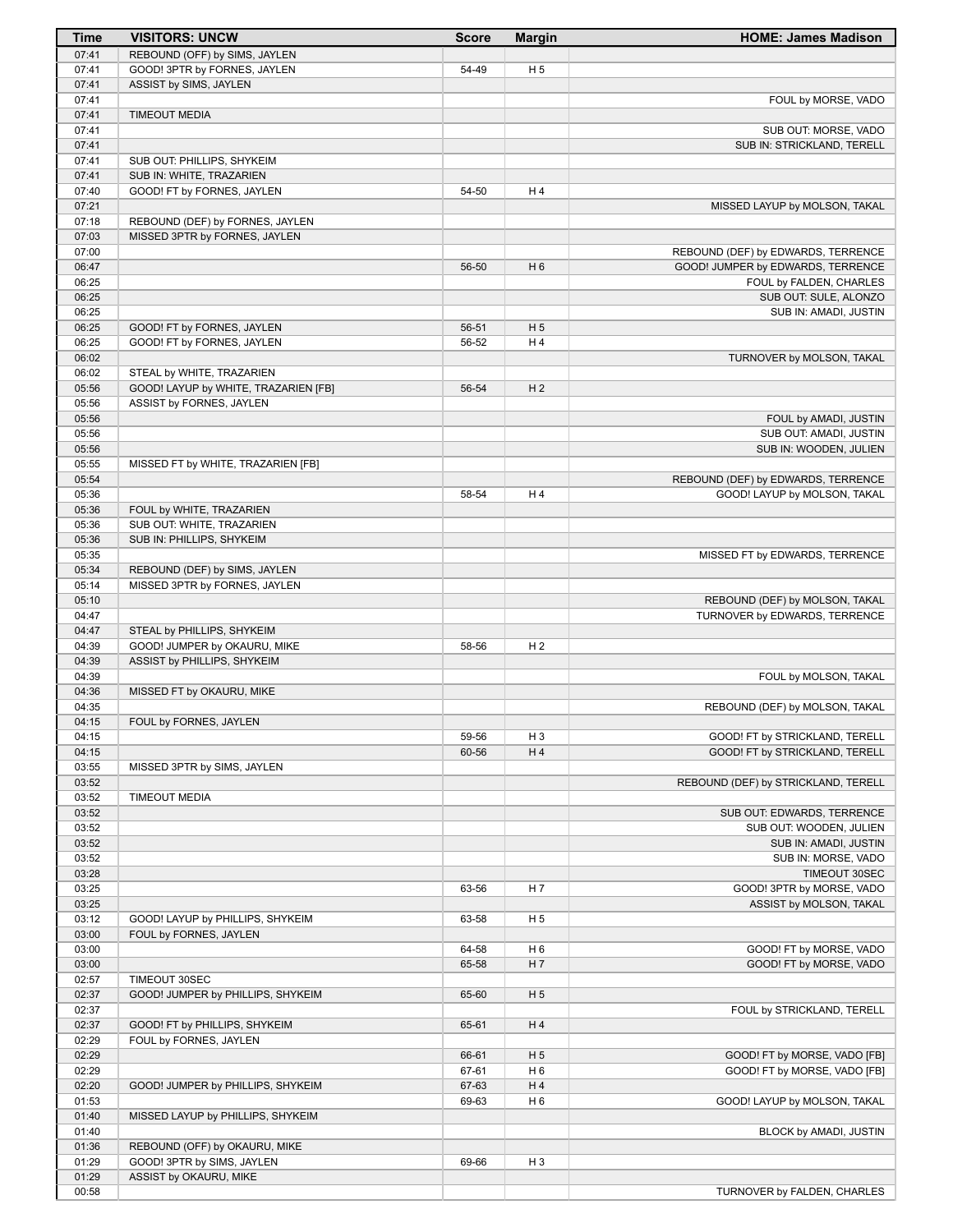| <b>Time</b> | <b>VISITORS: UNCW</b>            | <b>Score</b> | <b>Margin</b>  | <b>HOME: James Madison</b> |
|-------------|----------------------------------|--------------|----------------|----------------------------|
| 00:45       | GOOD! LAYUP by PHILLIPS, SHYKEIM | 69-68        | H <sub>1</sub> |                            |
| 00:17       | FOUL by SIMS, JAYLEN             |              |                |                            |
| 00:17       |                                  | 70-68        | H <sub>2</sub> | GOOD! FT by MOLSON, TAKAL  |
| 00:17       |                                  |              |                | MISSED FT by MOLSON, TAKAL |
| 00:16       | REBOUND (DEF) by OKAURU, MIKE    |              |                |                            |
| 00:02       | <b>TIMEOUT TEAM</b>              |              |                |                            |
| 00:02       |                                  |              |                | <b>TIMEOUT TEAM</b>        |
| 00:01       |                                  |              |                | SUB OUT: FALDEN, CHARLES   |
| 00:01       |                                  |              |                | SUB IN: WOODEN, JULIEN     |
| 00:01       | SUB OUT: OKAURU, MIKE            |              |                |                            |
| 00:01       | SUB IN: HARVEY, JAMAHRI          |              |                |                            |
| 00:00       | GOOD! 3PTR by SIMS, JAYLEN       | 70-71        | V <sub>1</sub> |                            |
| 00:00       | ASSIST by HARVEY, JAMAHRI        |              |                |                            |

# **UNCW 71, James Madison 70**

| <b>Points (This Period)</b> | <b>NCW</b>       | <b>JMU</b>     |
|-----------------------------|------------------|----------------|
| In the Paint                | 14               | 22             |
| Off Turns                   | 16               |                |
| 2nd Chance                  | 11               |                |
| <b>Fast Break</b>           | 8                |                |
| Bench                       | 11               |                |
| Per Poss                    | 1 1 1 1<br>18/36 | 1.250<br>19/32 |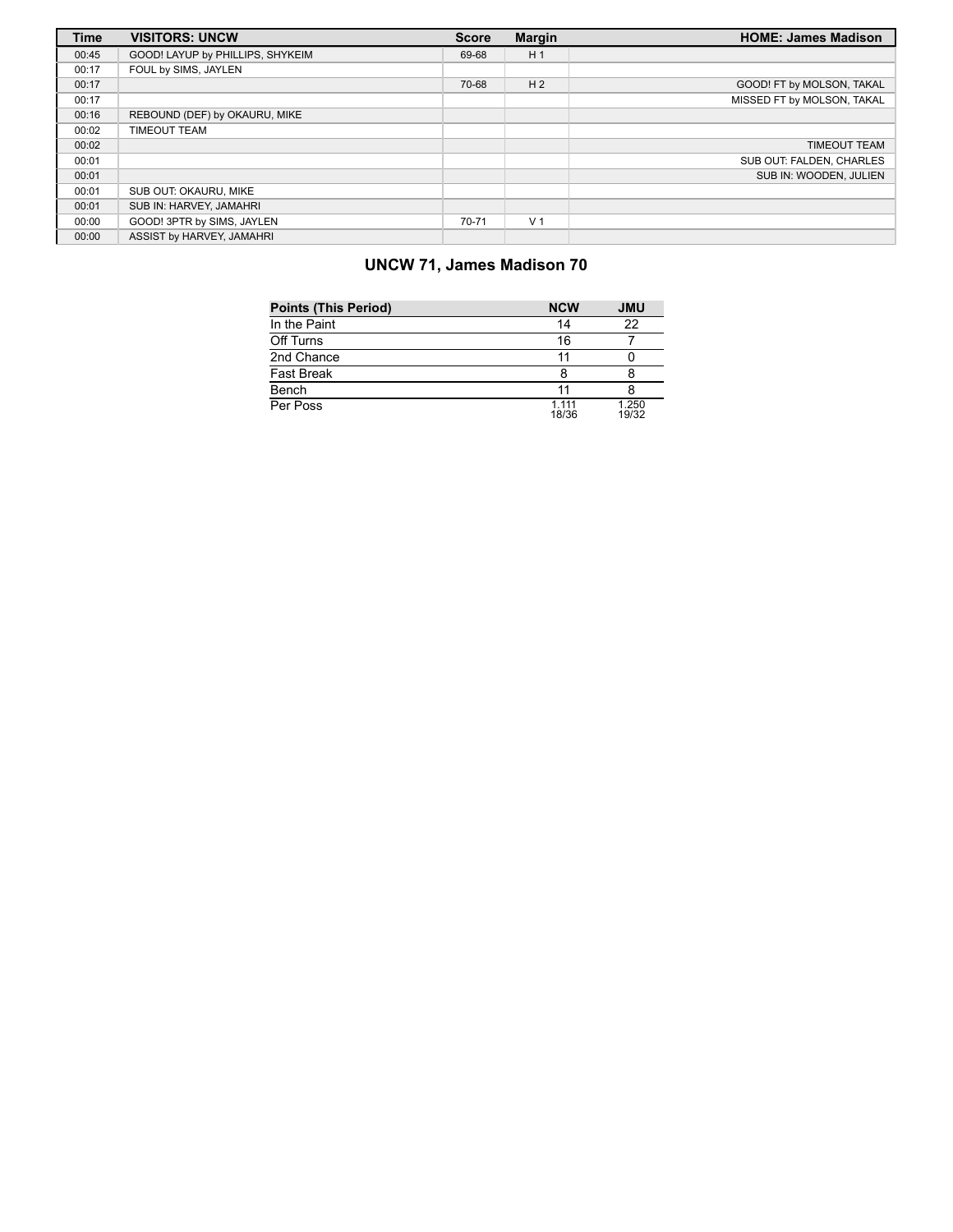### **Official Scoring/Possession Reference Chart UNCW vs James Madison Period 1 January 21, 2022 at Atlantic Union Bank Center**



**Period 1**

<mark>Starters:</mark><br>UNCW: 2 PHILLIPS,SHYKEIM (G); 3 BAKER,JAMES (G); 4 OKAURU,MIKE (G); 13 WHITE,TRAZARIEN (F); 30 SIMS,JAYLEN (G);<br>James Madison: 0 AMADI,JUSTIN (F); 4 MORSE,VADO (G); 11 FALDEN,CHARLES (G); 15 MOLSON,TAKAL (G);

| <b>Time</b> | <b>VISITORS: UNCW</b>                | <b>Score</b> | <b>Margin</b>  | <b>HOME: James Madison</b>        |
|-------------|--------------------------------------|--------------|----------------|-----------------------------------|
| 18:42       |                                      | $2 - 0$      | H <sub>2</sub> | GOOD! JUMPER by FALDEN, CHARLES   |
| 18:18       |                                      | $5-0$        | H <sub>5</sub> | GOOD! 3PTR by MORSE, VADO         |
| 18:03       | GOOD! LAYUP by WHITE, TRAZARIEN      | $5-2$        | $H_3$          |                                   |
| 17:29       | GOOD! JUMPER by PHILLIPS, SHYKEIM    | $5 - 4$      | H <sub>1</sub> |                                   |
| 17:04       | GOOD! LAYUP by WHITE, TRAZARIEN [FB] | $5-6$        | V <sub>1</sub> |                                   |
| 16:29       |                                      | $7-6$        | H <sub>1</sub> | GOOD! LAYUP by MOLSON, TAKAL      |
| 16:02       | GOOD! LAYUP by OKAURU, MIKE          | $7 - 8$      | V <sub>1</sub> |                                   |
| 15:47       |                                      | $10 - 8$     | H <sub>2</sub> | GOOD! 3PTR by MORSE, VADO         |
| 14:59       |                                      | $12 - 8$     | H4             | GOOD! LAYUP by EDWARDS, TERRENCE  |
| 14:30       | GOOD! 3PTR by PHILLIPS, SHYKEIM      | $12 - 11$    | H <sub>1</sub> |                                   |
| 13:42       |                                      | $14 - 11$    | $H_3$          | GOOD! LAYUP by AMADI, JUSTIN      |
| 13:05       | GOOD! LAYUP by KELLY, AMARI          | $14 - 13$    | H <sub>1</sub> |                                   |
| 12:56       |                                      | $16-13$      | $H_3$          | GOOD! LAYUP by AMADI, JUSTIN      |
| 12:42       | GOOD! LAYUP by FORNES, JAYLEN        | $16 - 15$    | H <sub>1</sub> |                                   |
| 12:00       | GOOD! DUNK by KELLY, AMARI           | 16-17        | V <sub>1</sub> |                                   |
| 08:55       | GOOD! JUMPER by WHITE, TRAZARIEN     | 16-19        | $V_3$          |                                   |
| 07:41       |                                      | 18-19        | V <sub>1</sub> | GOOD! LAYUP by AMADI, JUSTIN      |
| 07:24       | GOOD! 3PTR by SIMS, JAYLEN           | 18-22        | V <sub>4</sub> |                                   |
| 07:05       |                                      | 21-22        | V <sub>1</sub> | GOOD! 3PTR by EDWARDS, TERRENCE   |
| 06:18       |                                      | 23-22        | H <sub>1</sub> | GOOD! LAYUP by AMADI, JUSTIN      |
| 06:03       | GOOD! JUMPER by OKAURU, MIKE         | 23-24        | V <sub>1</sub> |                                   |
| 05:48       |                                      | 24-24        | T              | GOOD! FT by MORSE, VADO           |
| 05:31       | GOOD! FT by WHITE, TRAZARIEN         | 24-25        | V <sub>1</sub> |                                   |
| 05:31       | GOOD! FT by WHITE, TRAZARIEN         | 24-26        | V <sub>2</sub> |                                   |
| 05:13       |                                      | 26-26        | T              | GOOD! LAYUP by MOLSON, TAKAL      |
| 04:46       |                                      | 28-26        | H <sub>2</sub> | GOOD! LAYUP by STRICKLAND, TERELL |
| 04:07       |                                      | 30-26        | H4             | GOOD! DUNK by AMADI, JUSTIN       |
| 02:18       | GOOD! 3PTR by FORNES, JAYLEN         | 30-29        | H <sub>1</sub> |                                   |
| 01:19       | GOOD! FT by OKAURU, MIKE [FB]        | 30-30        | Τ              |                                   |
| 01:19       | GOOD! FT by OKAURU, MIKE [FB]        | 30-31        | V <sub>1</sub> |                                   |

**UNCW 31, James Madison 30**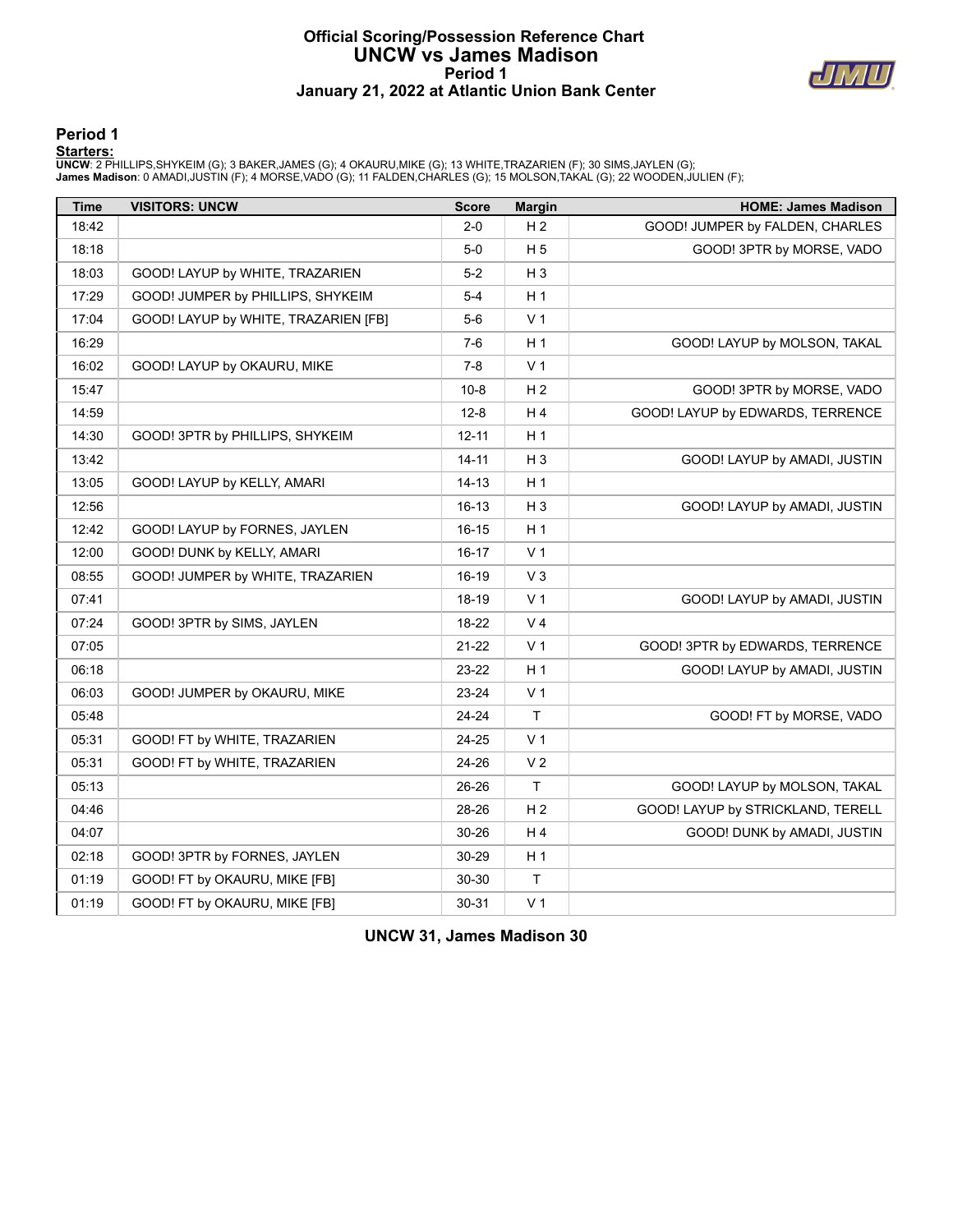### **Official Scoring/Possession Reference Chart UNCW vs James Madison Period 2 January 21, 2022 at Atlantic Union Bank Center**



### **Period 2**

#### **Starters:**

**UNCW**: 2 PHILLIPS,SHYKEIM (G); 3 BAKER,JAMES (G); 4 OKAURU,MIKE (G); 13 WHITE,TRAZARIEN (F); 30 SIMS,JAYLEN (G);<br>**James Madison**: 0 AMADI,JUSTIN (F); 4 MORSE,VADO (G); 11 FALDEN,CHARLES (G); 15 MOLSON,TAKAL (G); 22 WOODEN

| Time  | <b>VISITORS: UNCW</b>                | <b>Score</b> | <b>Margin</b>  | <b>HOME: James Madison</b>             |
|-------|--------------------------------------|--------------|----------------|----------------------------------------|
| 19:23 |                                      | 32-31        | H <sub>1</sub> | GOOD! LAYUP by MOLSON, TAKAL           |
| 18:48 | GOOD! LAYUP by SIMS, JAYLEN [FB]     | 32-33        | V <sub>1</sub> |                                        |
| 18:19 |                                      | 34-33        | H <sub>1</sub> | GOOD! DUNK by AMADI, JUSTIN            |
| 17:29 |                                      | 36-33        | $H_3$          | GOOD! LAYUP by MORSE, VADO             |
| 17:09 |                                      | 39-33        | H <sub>6</sub> | GOOD! 3PTR by MORSE, VADO [FB]         |
| 16:24 |                                      | 40-33        | H 7            | GOOD! FT by WOODEN, JULIEN             |
| 15:48 |                                      | 42-33        | H 9            | GOOD! LAYUP by FALDEN, CHARLES         |
| 15:09 |                                      | 45-33        | H 12           | GOOD! 3PTR by MORSE, VADO              |
| 14:14 | GOOD! JUMPER by WHITE, TRAZARIEN     | 45-35        | H 10           |                                        |
| 13:51 |                                      | 47-35        | H 12           | GOOD! LAYUP by MORSE, VADO             |
| 13:33 | GOOD! FT by WHITE, TRAZARIEN         | 47-36        | H 11           |                                        |
| 13:33 | GOOD! FT by WHITE, TRAZARIEN         | 47-37        | H 10           |                                        |
| 13:14 | GOOD! LAYUP by FORNES, JAYLEN [FB]   | 47-39        | H 8            |                                        |
| 12:44 | GOOD! LAYUP by WHITE, TRAZARIEN [FB] | 47-41        | H <sub>6</sub> |                                        |
| 12:01 |                                      | 49-41        | H 8            | GOOD! LAYUP by STRICKLAND, TERELL [FB] |
| 11:36 |                                      | 50-41        | H 9            | GOOD! FT by MORSE, VADO [FB]           |
| 10:54 |                                      | $52 - 41$    | H 11           | GOOD! DUNK by MOLSON, TAKAL            |
| 09:55 |                                      | 54-41        | H 13           | GOOD! LAYUP by EDWARDS, TERRENCE       |
| 09:42 | GOOD! 3PTR by FORNES, JAYLEN         | 54-44        | H 10           |                                        |
| 08:40 | GOOD! FT by OKAURU, MIKE             | 54-45        | H 9            |                                        |
| 08:40 | GOOD! FT by OKAURU, MIKE             | 54-46        | H 8            |                                        |
| 07:41 | GOOD! 3PTR by FORNES, JAYLEN         | 54-49        | H <sub>5</sub> |                                        |
| 07:40 | GOOD! FT by FORNES, JAYLEN           | 54-50        | H4             |                                        |
| 06:47 |                                      | 56-50        | H <sub>6</sub> | GOOD! JUMPER by EDWARDS, TERRENCE      |
| 06:25 | GOOD! FT by FORNES, JAYLEN           | 56-51        | H <sub>5</sub> |                                        |
| 06:25 | GOOD! FT by FORNES, JAYLEN           | 56-52        | H4             |                                        |
| 05:56 | GOOD! LAYUP by WHITE, TRAZARIEN [FB] | 56-54        | H <sub>2</sub> |                                        |
| 05:36 |                                      | 58-54        | H 4            | GOOD! LAYUP by MOLSON, TAKAL           |
| 04:39 | GOOD! JUMPER by OKAURU, MIKE         | 58-56        | H <sub>2</sub> |                                        |
| 04:15 |                                      | 59-56        | $H_3$          | GOOD! FT by STRICKLAND, TERELL         |
| 04:15 |                                      | 60-56        | H 4            | GOOD! FT by STRICKLAND, TERELL         |
| 03:25 |                                      | 63-56        | H 7            | GOOD! 3PTR by MORSE, VADO              |
| 03:12 | GOOD! LAYUP by PHILLIPS, SHYKEIM     | 63-58        | H <sub>5</sub> |                                        |
| 03:00 |                                      | 64-58        | H <sub>6</sub> | GOOD! FT by MORSE, VADO                |
| 03:00 |                                      | 65-58        | H 7            | GOOD! FT by MORSE, VADO                |
| 02:37 | GOOD! JUMPER by PHILLIPS, SHYKEIM    | 65-60        | H <sub>5</sub> |                                        |
| 02:37 | GOOD! FT by PHILLIPS, SHYKEIM        | 65-61        | H 4            |                                        |
| 02:29 |                                      | 66-61        | H <sub>5</sub> | GOOD! FT by MORSE, VADO [FB]           |
| 02:29 |                                      | 67-61        | H <sub>6</sub> | GOOD! FT by MORSE, VADO [FB]           |
| 02:20 | GOOD! JUMPER by PHILLIPS, SHYKEIM    | 67-63        | H 4            |                                        |
| 01:53 |                                      | 69-63        | H <sub>6</sub> | GOOD! LAYUP by MOLSON, TAKAL           |
| 01:29 | GOOD! 3PTR by SIMS, JAYLEN           | 69-66        | H <sub>3</sub> |                                        |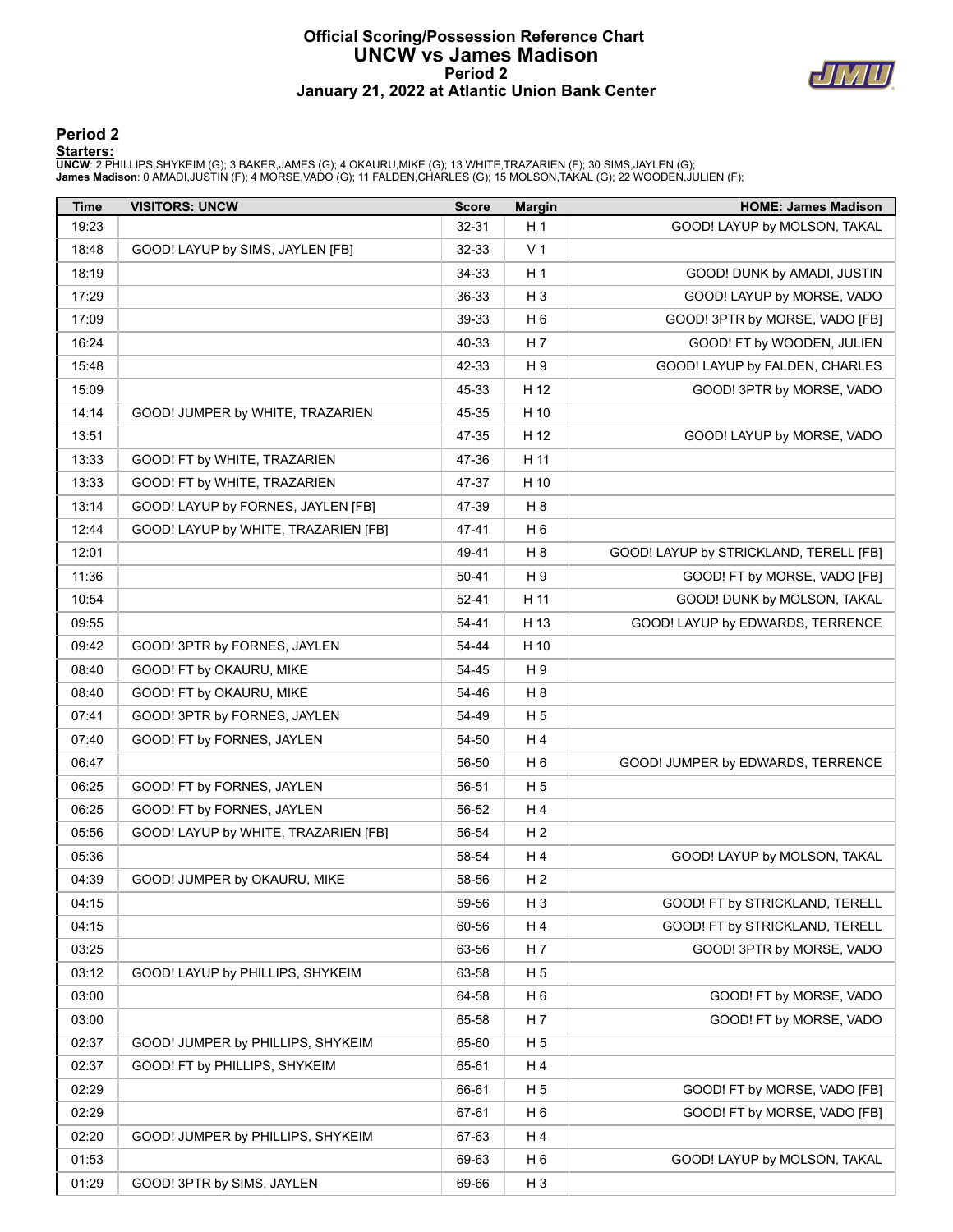| <b>Time</b> | <b>VISITORS: UNCW</b>            | <b>Score</b> | <b>Margin</b>  | <b>HOME: James Madison</b> |
|-------------|----------------------------------|--------------|----------------|----------------------------|
| 00:45       | GOOD! LAYUP by PHILLIPS, SHYKEIM | 69-68        | H 1            |                            |
| 00:17       |                                  | 70-68        | H <sub>2</sub> | GOOD! FT by MOLSON, TAKAL  |
| 00:00       | GOOD! 3PTR by SIMS, JAYLEN       | 70-71        | V              |                            |

**UNCW 71, James Madison 70**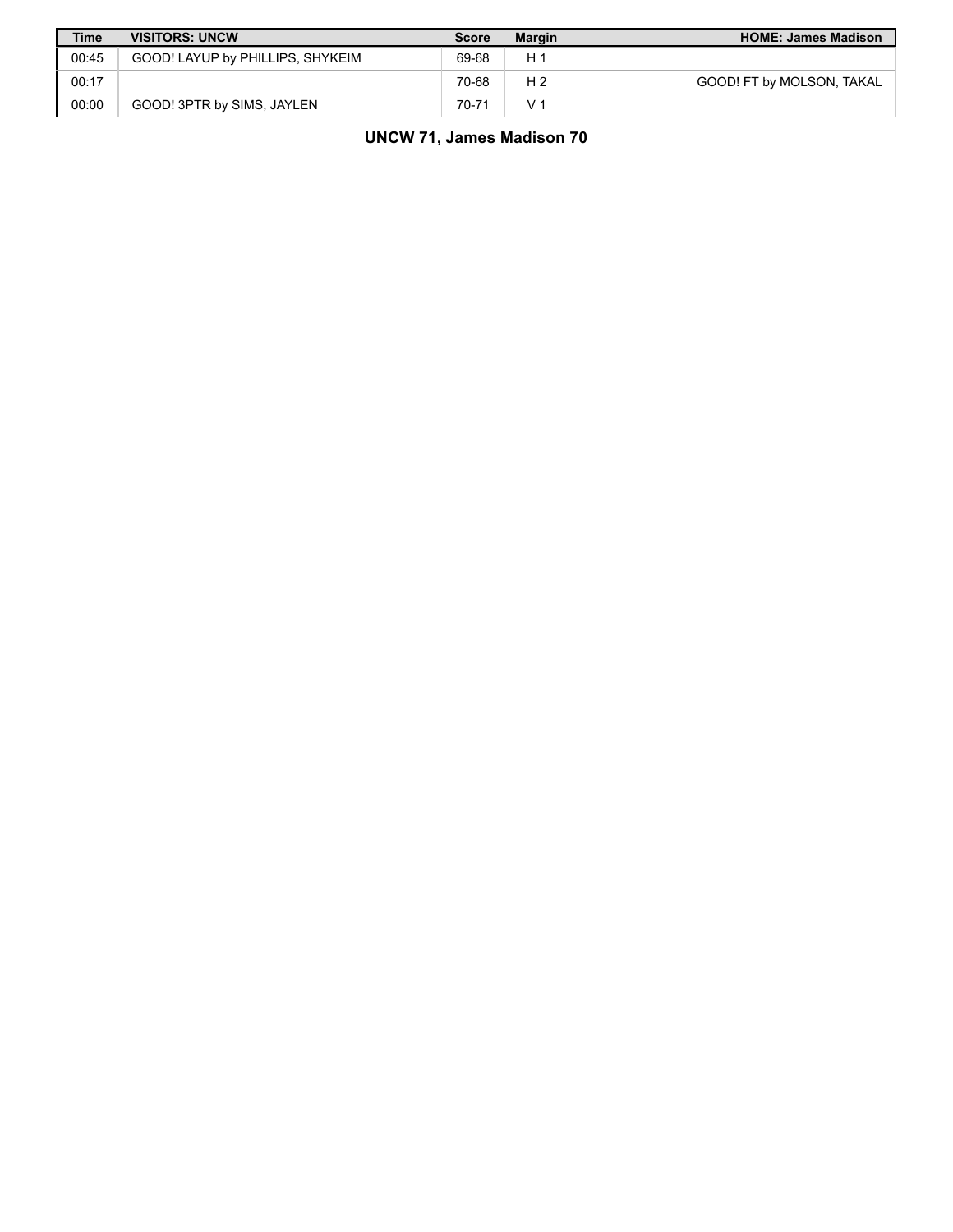#### **Official Substitutions Log UNCW vs James Madison Period 1 January 21, 2022 at Atlantic Union Bank Center**



| <b>VISITORS: UNCW</b>                                    | Time           | <b>Score</b> | <b>HOME: James Madison</b>                   |
|----------------------------------------------------------|----------------|--------------|----------------------------------------------|
| 2 PHILLIPS, SHYKEIM                                      |                |              | 0 AMADI, JUSTIN                              |
| 3 BAKER, JAMES                                           |                |              | 4 MORSE, VADO                                |
| 4 OKAURU, MIKE                                           |                |              | 11 FALDEN, CHARLES                           |
| 13 WHITE, TRAZARIEN                                      |                |              | 15 MOLSON, TAKAL                             |
| 30 SIMS, JAYLEN                                          |                |              | 22 WOODEN, JULIEN                            |
|                                                          | 16:41          | $6-5$        | SUB OUT: WOODEN, JULIEN                      |
|                                                          | 16:41          |              | SUB IN: EDWARDS, TERRENCE                    |
|                                                          | 13:56          | $11 - 12$    | SUB OUT: FALDEN, CHARLES                     |
|                                                          | 13:56          |              | SUB OUT: MOLSON, TAKAL                       |
|                                                          | 13:56          |              | SUB IN: SAVAGE, DEVON                        |
|                                                          | 13:56          |              | SUB IN: STRICKLAND, TERELL                   |
| SUB OUT: 3 BAKER, JAMES                                  | 13:56<br>13:56 |              |                                              |
| SUB OUT: 4 OKAURU, MIKE                                  |                |              |                                              |
| SUB OUT: 13 WHITE, TRAZARIEN<br>SUB IN: 1 FORNES, JAYLEN | 13:56<br>13:56 |              |                                              |
| SUB IN: 10 HARVEY, JAMAHRI                               | 13:56          |              |                                              |
| SUB IN: 23 KELLY, AMARI                                  | 13:56          |              |                                              |
|                                                          | 13:23          | $11 - 14$    | SUB OUT: MORSE, VADO                         |
|                                                          | 13:23          |              | SUB IN: FALDEN, CHARLES                      |
|                                                          | 12:16          | 15-16        | SUB OUT: AMADI, JUSTIN                       |
|                                                          | 12:16          |              | SUB OUT: EDWARDS, TERRENCE                   |
|                                                          | 12:16          |              | SUB IN: MOLSON, TAKAL                        |
|                                                          | 12:16          |              | SUB IN: SULE, ALONZO                         |
| SUB OUT: 2 PHILLIPS, SHYKEIM                             | 12:16          |              |                                              |
| SUB IN: 4 OKAURU.MIKE                                    | 12:16          |              |                                              |
|                                                          | 11:50          | $17-16$      | SUB OUT: SAVAGE, DEVON                       |
|                                                          | 11:50          |              | SUB IN: MORSE, VADO                          |
|                                                          | 10:33          | $17-16$      | SUB OUT: STRICKLAND, TERELL                  |
|                                                          | 10:33          |              | SUB OUT: SULE, ALONZO                        |
|                                                          | 10:33          |              | SUB IN: AMADI, JUSTIN                        |
|                                                          | 10:33          |              | SUB IN: WOODEN, JULIEN                       |
| SUB OUT: 4 OKAURU, MIKE                                  | 10:33          |              |                                              |
| SUB OUT: 23 KELLY, AMARI                                 | 10:33          |              |                                              |
| SUB OUT: 30 SIMS, JAYLEN                                 | 10:33          |              |                                              |
| SUB IN: 2 PHILLIPS, SHYKEIM                              | 10:33          |              |                                              |
| SUB IN: 3 BAKER, JAMES                                   | 10:33          |              |                                              |
| SUB IN: 13 WHITE, TRAZARIEN                              | 10:33          |              |                                              |
| SUB OUT: 2 PHILLIPS, SHYKEIM                             | 10:05          | $17-16$      |                                              |
| SUB OUT: 10 HARVEY, JAMAHRI                              | 10:05          |              |                                              |
| SUB IN: 4 OKAURU, MIKE                                   | 10:05          |              |                                              |
| SUB IN: 30 SIMS, JAYLEN                                  | 10:05          |              |                                              |
|                                                          | 08:26          | 19-16        | SUB IN: EDWARDS, TERRENCE                    |
|                                                          | 08:26          |              | SUB OUT: FALDEN, CHARLES                     |
| SUB OUT: 1 FORNES, JAYLEN                                | 07:58          | 19-16        |                                              |
| SUB IN: 10 HARVEY, JAMAHRI                               | 07:58          |              |                                              |
|                                                          | 05:48          | 24-23        | SUB OUT: EDWARDS, TERRENCE                   |
|                                                          | 05:48          |              | SUB IN: STRICKLAND, TERELL                   |
| SUB OUT: 4 OKAURU, MIKE                                  | 04:51          | 26-26        |                                              |
| SUB IN: 1 FORNES, JAYLEN                                 | 04:51          |              |                                              |
|                                                          | 03:58          | 26-30        | SUB OUT: AMADI, JUSTIN                       |
|                                                          | 03:58          |              | SUB OUT: WOODEN, JULIEN                      |
|                                                          | 03:58          |              | SUB IN: EDWARDS, TERRENCE                    |
|                                                          | 03:58          |              | SUB IN: SULE, ALONZO                         |
|                                                          | 02:45          | 26-30        | SUB OUT: STRICKLAND, TERELL                  |
|                                                          | 02:45          |              | SUB OUT: SULE, ALONZO                        |
|                                                          | 02:45          |              | SUB IN: AMADI, JUSTIN                        |
|                                                          | 02:45          |              | SUB IN: FALDEN, CHARLES                      |
| SUB OUT: 3 BAKER, JAMES                                  | 02:45          |              |                                              |
| SUB OUT: 10 HARVEY, JAMAHRI                              | 02:45          |              |                                              |
| SUB IN: 4 OKAURU, MIKE                                   | 02:45          |              |                                              |
| SUB IN: 23 KELLY, AMARI                                  | 02:45          |              |                                              |
|                                                          | 02:26<br>02:26 | 26-30        | SUB OUT: AMADI, JUSTIN                       |
|                                                          | 01:03          | 31-30        | SUB IN: SULE, ALONZO<br>SUB OUT: MORSE, VADO |
|                                                          | 01:03          |              | SUB IN: STRICKLAND, TERELL                   |
| SUB OUT: 13 WHITE, TRAZARIEN                             | 01:03          |              |                                              |
| SUB IN: 10 HARVEY, JAMAHRI                               | 01:03          |              |                                              |
|                                                          | 00:03          | 31-30        | SUB OUT: EDWARDS, TERRENCE                   |
|                                                          | 00:03          |              | SUB OUT: STRICKLAND, TERELL                  |
|                                                          |                |              |                                              |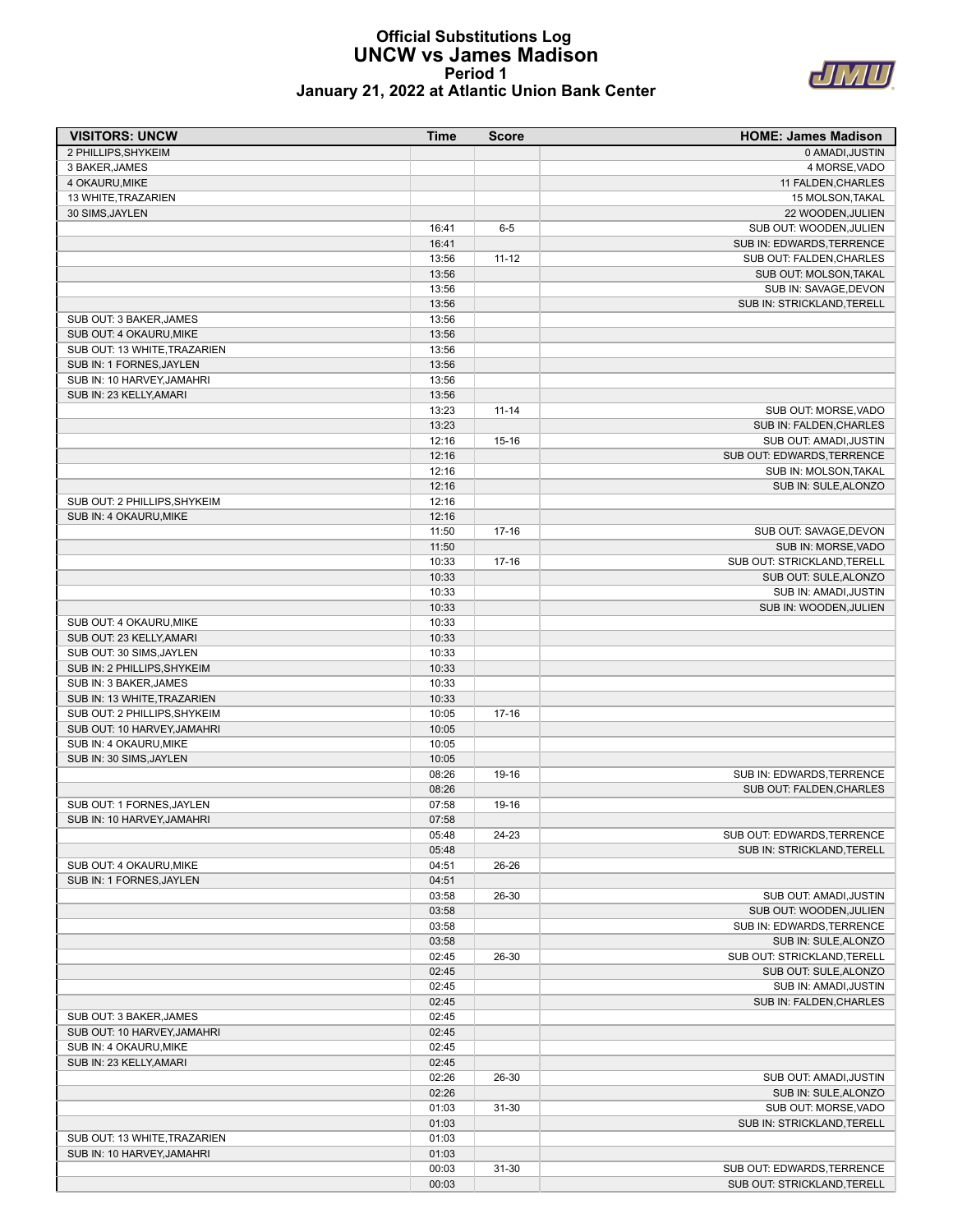| <b>VISITORS: UNCW</b> | <b>Time</b> | <b>Score</b> | <b>HOME: James Madison</b> |
|-----------------------|-------------|--------------|----------------------------|
|                       | 00:03       |              | SUB OUT: SULE.ALONZO       |
|                       | 00:03       |              | SUB IN: AMADI.JUSTIN       |
|                       | 00:03       |              | SUB IN: MORSE VADO         |
|                       | 00:03       |              | SUB IN: WOODEN, JULIEN     |

# **UNCW 31, James Madison 30**